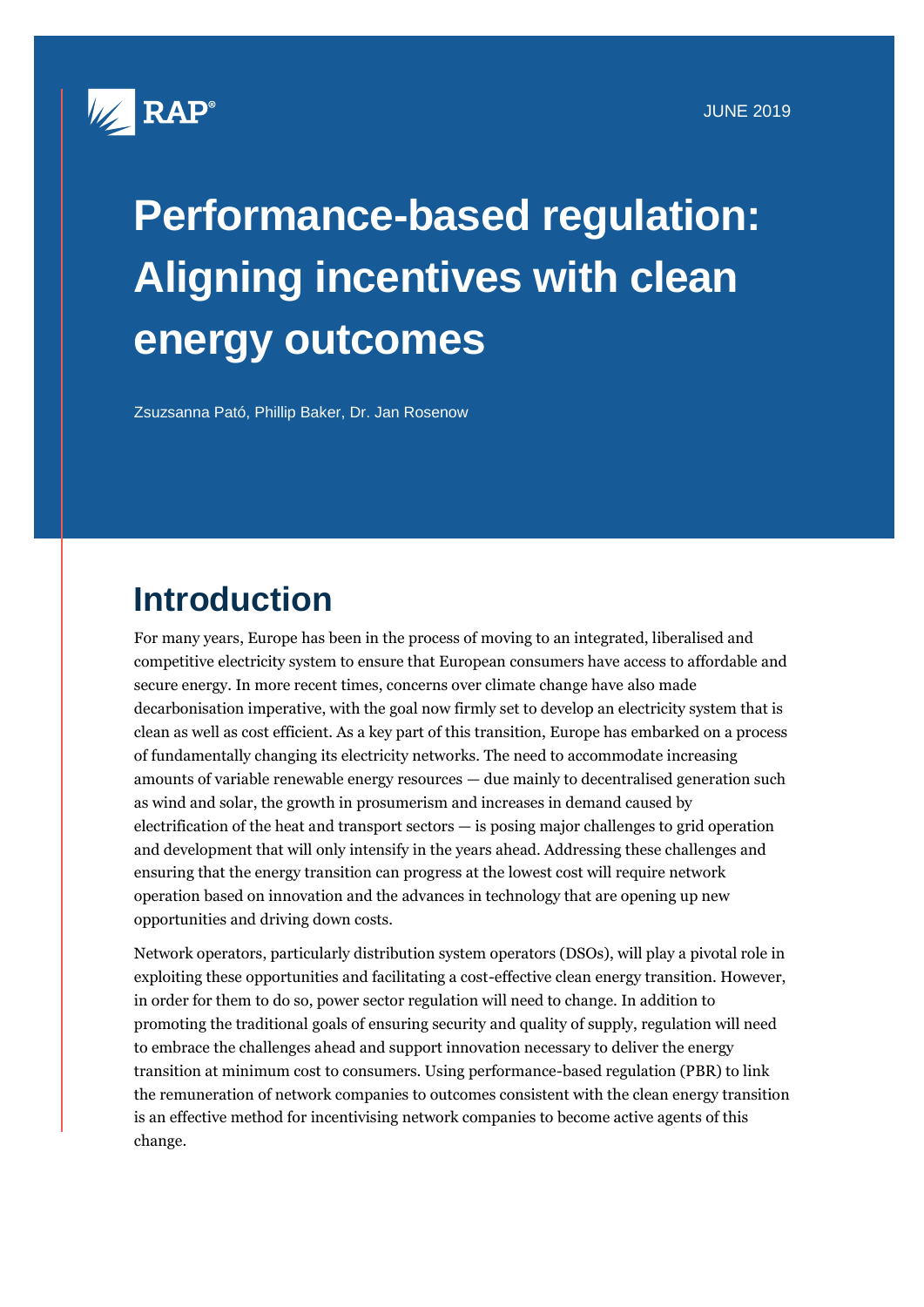Each EU Member State now has a single independent National Regulatory Authority (NRA) providing regulatory oversight of network operators, and in accordance with European legislative packages, their institutional design, powers and responsibilities have been progressively harmonised. However, due to differing national preferences and circumstances, Europe still exhibits a diverse range of regulatory approaches for electricity networks. Some focus uniquely on electricity, others oversee both the electricity and gas sectors, with yet others also having other utility sectors such as telecommunications and railways under their purview. The Third Energy Package<sup>1</sup> adopted in 2009 requires Member States to ensure that NRAs maintain their independence vis-à-vis industry and political interests by having appointed board members and operating under separate budgets that they use autonomously. The role of individual NRAs is also influenced by the economic resources made available to them, as some regulatory approaches are more complicated and resource intensive than others.

The new European legislation on the internal market for electricity recognises the role of performance-based network regulation in the new Electricity Regulation agreed in 2018: NRAs "may introduce performance targets in order to incentivise distribution system operators to raise efficiencies, including through energy efficiency, flexibility and the development of smart grids and intelligent metering systems, in their networks."<sup>2</sup> This regulation is well aligned with the recommendation of the Council of European Energy Regulators, which encourages Member States to consider output-based (i.e., performance-based) incentives in their national regulation and allow the DSOs to find optimal solutions to meet consumer expectations. Fostering flexible regulation to support least-cost decarbonisation features prominently in the council's 2019– 2021 strategy. 3

This paper reviews the current status of network regulation in Europe, the regulatory models currently employed and how they may need to change in light of changing technology and climate goals. In particular, the authors consider the role of performance-based regulation in providing the necessary regulatory framework to support the delivery of outcomes consistent with the clean energy transition as well as more traditional measures such as security and quality of supply.<sup>4</sup>

<sup>1</sup> European Commission. *Market legislation* [Webpage]. Retrieved fro[m https://ec.europa.eu/energy/en/topics/markets-and](https://ec.europa.eu/energy/en/topics/markets-and-consumers/market-legislation)[consumers/market-legislation](https://ec.europa.eu/energy/en/topics/markets-and-consumers/market-legislation) 

<sup>2</sup> Article 16(8) of the Electricity Regulation adopted in 2018. Publication in the Official Journal pending as of the date of this publication.

<sup>3</sup> Council of European Energy Regulators. (2018). *Incentives schemes for regulating distribution system operators, including for innovation: A CEER conclusions paper*. Brussels, Belgium: Author. Retrieved from [https://www.ceer.eu/documents/104400/-/-](https://www.ceer.eu/documents/104400/-/-/1128ea3e-cadc-ed43-dcf7-6dd40f9e446b) [/1128ea3e-cadc-ed43-dcf7-6dd40f9e446b\)](https://www.ceer.eu/documents/104400/-/-/1128ea3e-cadc-ed43-dcf7-6dd40f9e446b); and Council of European Energy Regulators. (2019). *CEER's 3D strategy (2019-2021) digitalisation, decarbonisation, dynamic regulation: CEER's 3D strategy to foster European energy markets and empower consumers*. Brussels, Belgium: Author. Retrieved fro[m https://www.ceer.eu/documents/104400/-/-/483aa2de-7785-f5bb-87fb-4b0398fcfe0b\)](https://www.ceer.eu/documents/104400/-/-/483aa2de-7785-f5bb-87fb-4b0398fcfe0b)

<sup>4</sup> The authors would like to acknowledge and express their appreciation to Nicolò Rossetto and Jean-Michel Glachant of the Florence School of Regulation for providing helpful insights into an earlier draft of this paper. Responsibility for the information and the views set out in this paper lies entirely with the authors.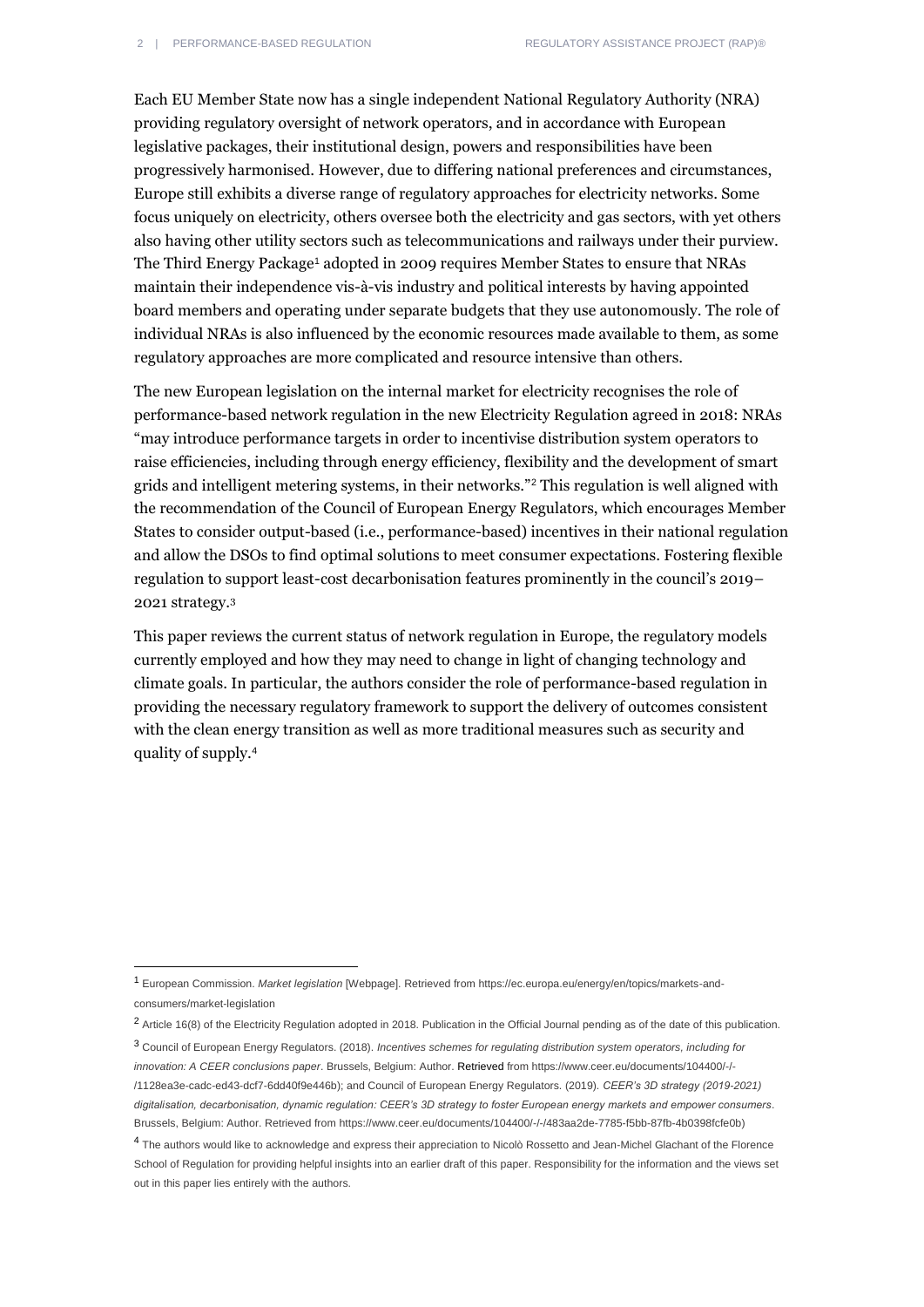## **Network regulation in Europe**

As shown in Figure 1, a recent survey conducted by the Council of European Energy Regulators captured the diverse range of practices for regulating distribution service companies across Europe.<sup>5</sup>



Figure 1. Regulatory models for distribution system operators in Europe

Source: Council of European Energy Regulators. (2018). Incentive schemes for regulating distribution system operators, including for innovation.

As illustrated in Figure 1, European network regulatory models can be broadly categorised as cost-of-service or incentive regulation.<sup>6</sup> In reality, all models influence DSO behaviour in one way or another; in other words, all regulation is incentive regulation to some extent.

*Cost-of-service* or *cost-plus* regulation is arguably the oldest form of regulation and is often referred to as traditional regulation. As the name suggests, the model is based on the principle that prices are set so as to give the DSO a reasonable opportunity to recover the costs *actually* incurred in operating the network, including a fair return on capital invested. It gives it an incentive to invest, since prices are set, in part, on the basis of total investment and return on that investment. Cost-plus regulation consequently incentivises the network company to overinvest in capital expenditures.

*Incentive-based regulation* refers to any deviation from cost-of-service regulation that is intended to reward (or punish) specified behaviours and outcomes of the DSO. There are many variations of incentive regulation, and sometimes the vocabulary used to describe it can be

<sup>5</sup> Council of European Energy Regulators. (2019). *Summary of the CEER report on regulatory frameworks for European energy networks*. Brussels, Belgium: Author. Retrieved fro[m https://www.ceer.eu/documents/104400/6509669/C18-IRB-38-](https://www.ceer.eu/documents/104400/6509669/C18-IRB-38-03b+Regulatory+Frameworks+Report_Summary.pdf/73e6ada0-1b78-4efd-dea6-bc820fe24d91) [03b+Regulatory+Frameworks+Report\\_Summary.pdf/73e6ada0-1b78-4efd-dea6-bc820fe24d91](https://www.ceer.eu/documents/104400/6509669/C18-IRB-38-03b+Regulatory+Frameworks+Report_Summary.pdf/73e6ada0-1b78-4efd-dea6-bc820fe24d91)

<sup>6</sup> For a discussion on incentive regulation, see Rious, V. and Rosetto, N. (2018). Continental incentive regulation. In L. Meeus and J. M. Glachant. (Eds), *Electricity network regulation in the EU* (pp. 28-51). Cheltenham, UK, and Northampton, MA: Edward Elgar Publishing. Retrieved fro[m https://www.e-elgar.com/shop/eep/preview/book/isbn/9781786436092/](https://www.e-elgar.com/shop/eep/preview/book/isbn/9781786436092/)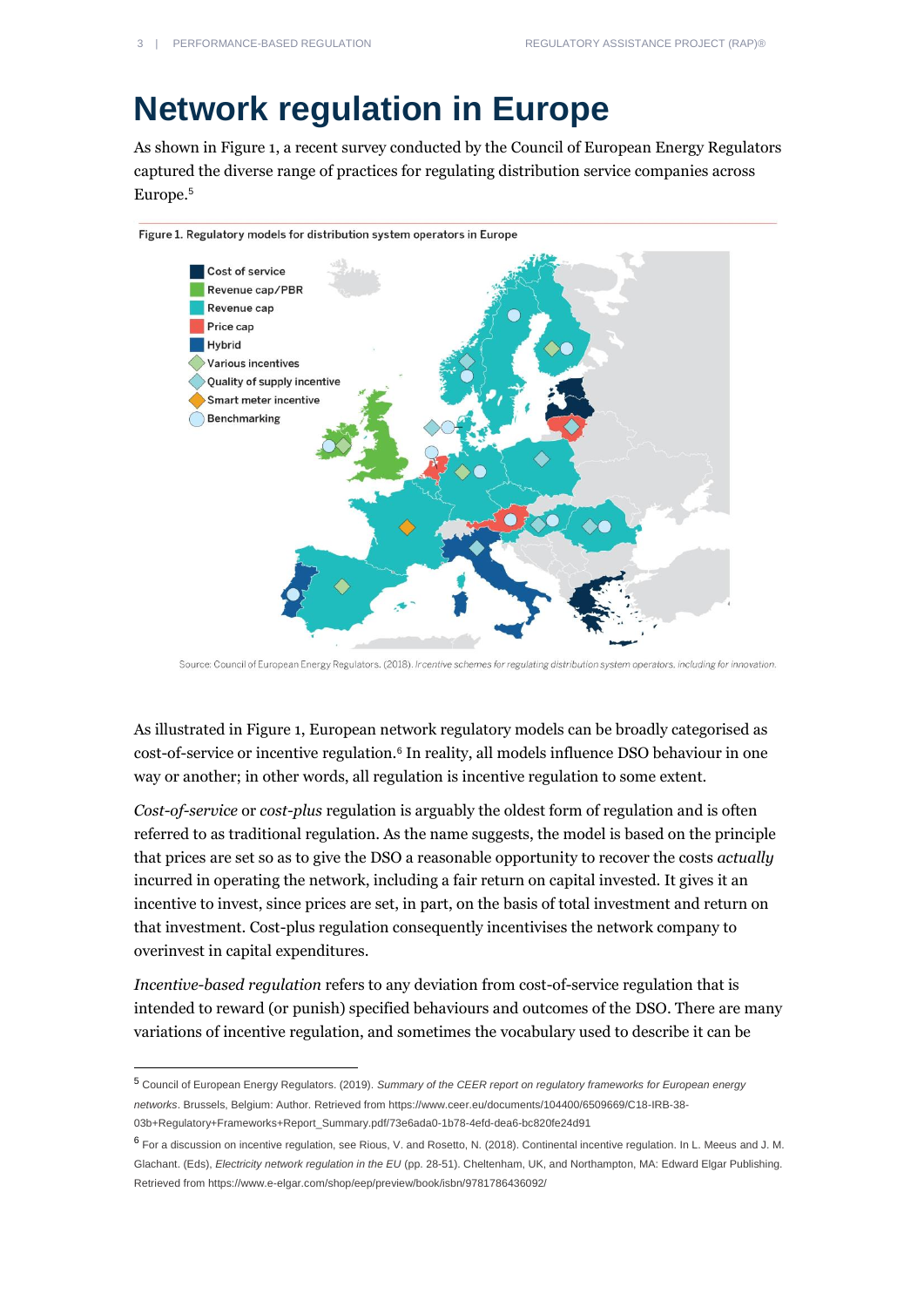confusing. But, as a general matter, it can be broken down into these two general forms: revenue-cap and price-cap regulation. Price-cap regulation is a variation on cost-of-service regulation in which DSOs are given a limited amount of discretion to adjust their prices for productivity, inflation and other specified factors, according to regulatorily approved formulas. Being a price-based regulation, the DSO retains an incentive to deliver, which is not the case if cost and revenues are decoupled. With revenue-cap regulation, regulated utilities are motivated to reduce costs if the regulation decouples those costs from the revenues the DSO is able to earn.<sup>7</sup> The regulator will assume an operational efficiency gain when setting a revenue cap, and the DSO can increase its profits by achieving greater efficiency than this baseline over the price control period. The cost savings associated with increased efficiency are passed to customers in the next price control period in the form of a reduction in allowed revenue, with the regulator assuming additional efficiency gains in the new price control period.

*Performance-based incentives* or *performance-based regulation (PBR)* is yet another overlay on the method regulators use to calculate base prices and determine revenues (such as cost-ofservice, price-cap or revenue-cap regulation). Its objective is to shift the utility's focus from inputs, such as capital expenditures for network upgrades and maintenance, to outputs, such as improved reliability, deployment of distributed energy resources (DERs), increased energy efficiency, environmental protection, customer satisfaction and protecting vulnerable consumers. By rewarding utilities with increased revenues for specified performance or, conversely, by punishing them with reduced revenues for failure to perform, PBR aims to encourage utilities to deliver on important goals of national public policy in order to maximize their profits. Regulated entities have the freedom and flexibility to decide how to deliver the defined outputs. The power system is undergoing a rapid transformation, and although some trends are clearly identifiable — new technologies, supply decentralisation, demand-side participation, electrification of new sectors and digitalisation that allows for the availability of large volumes of data and real-time control — many technology and price developments are not yet foreseeable, especially not by the regulator. PBRs, being agnostic about the way network companies deliver the outputs and, at the same time, linking revenue to their attainment, create competition for the best solutions and hence room for innovation.

*Benchmarking* or *yardstick regulation* is a subset of performance-based regulation. Instead of linking revenue adjustments to the achievement of specified goals, allowed revenues are adjusted based on an index of the costs and performance of comparable utilities, for example, those in the top percentile. The utility can make additional profit by raising its performance above the target set by the regulator. In this way, the average performance of the utility community is increased over time. Yardstick regulation is hardly ever used as an exclusive tool to set the revenue of the firm but is typically restricted to certain cost items (e.g., operating expenses) or to defining the targets in PBRs. Benchmarking is favoured by Member States such as Germany, the Netherlands and Denmark, which have large numbers of network operators.

The typology of regulatory methods illustrated in Figure 2 includes a hybrid scheme that employs a cost-of-service model on capital expenditures (CAPEX) and, at the same time, a cap on operating expenditures (OPEX) that provides incentives to improve operational efficiency. Regulation can prescribe different models for different subsets of expenses; however, this combination is frequently employed in Europe. Incentive regulation schemes in Europe that are predominantly revenue-cap schemes often have some performance-based incentive elements

<sup>&</sup>lt;sup>7</sup> Decoupling is the term used in the United States to describe a revenue cap that breaks the link between sales volume and revenues.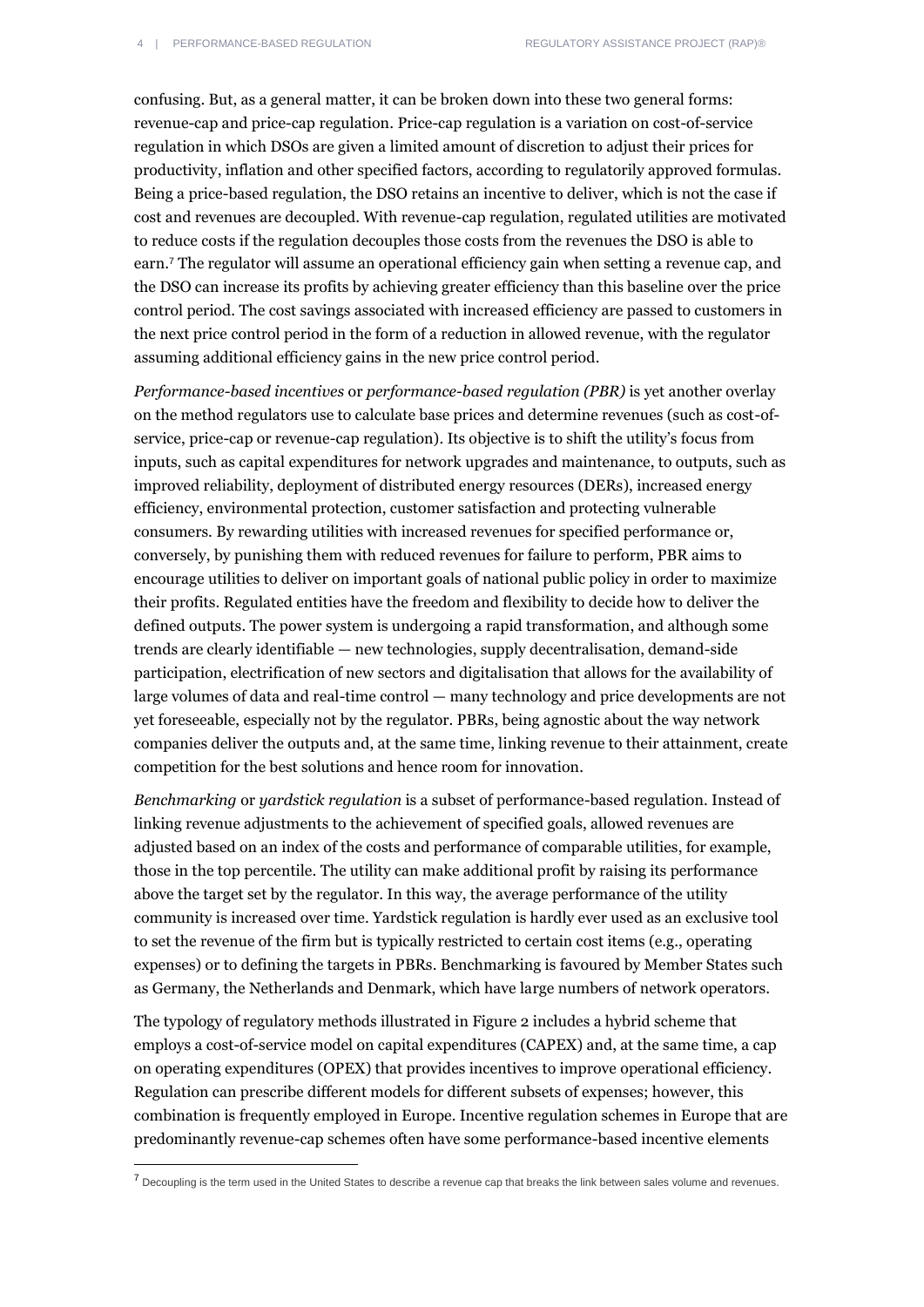(most frequently quality of service), and sometimes the allowed revenue is linked to the performance of peers (benchmarking or yardstick competition layer) (see Figure 1). We label as PBRs — in a somewhat arbitrary manner — those regulatory regimes where output incentives are integrated more consistently and not only in an ad hoc manner. The revenue-cap model is a suitable framework for including systematic performance incentives. The revenue cap could include reasonable assumptions about efficient investment and achievable reductions in operational costs. Operational efficiencies might, for example, be achieved by setting a target level for the costs of resolving congestion, which the utility achieves though more efficient redispatch or increased network availability.



As indicated above, PBR is an incentive-based framework that focuses on outputs rather than inputs. Regulation, as a general matter, is intended to impose discipline on DSOs, with regard to efficiency, customer service and similar aspects, that a competitive market would otherwise stimulate. PBR is a means for doing so and, importantly, for achieving outcomes that markets and traditional regulation would not, on their own, achieve. This regulatory method attempts to align network operator's interests with those of customers and society at large, offering the prospects of higher returns if companies deliver services at a price and quality consistent with what society and customers want.

A fundamental requirement of PBR is, therefore, to define outcomes that reflect public policy goals. One of the consequences of PBR is a need for the regulated utility, as well as the NRA, to engage with customers in order to understand what the customer really needs. From an NRA perspective, engagement is necessary to ensure that utilities identify the relevant service areas and set appropriate performance standards. From a network company's perspective, engagement is necessary to build a business plan that has the support of consumers because customer satisfaction is likely to be an important measure of success.

Finally, outputs need to be measurable, so that network companies can be held to account for delivery, and credible, with appropriate rewards and penalties for overdelivery or underdelivery. Outputs will include traditional needs and services, such as reliability and quality of supply, conditions for connection, customer satisfaction, safety and similar aspects, but can also include requirements to consult more widely in developing business plans and achieve stakeholder support for specific investments. For example, are proposed network developments supported by the customers who are expected to pay for them? Looking forward, PBR objectives should in future include outputs specifically related to the energy transition,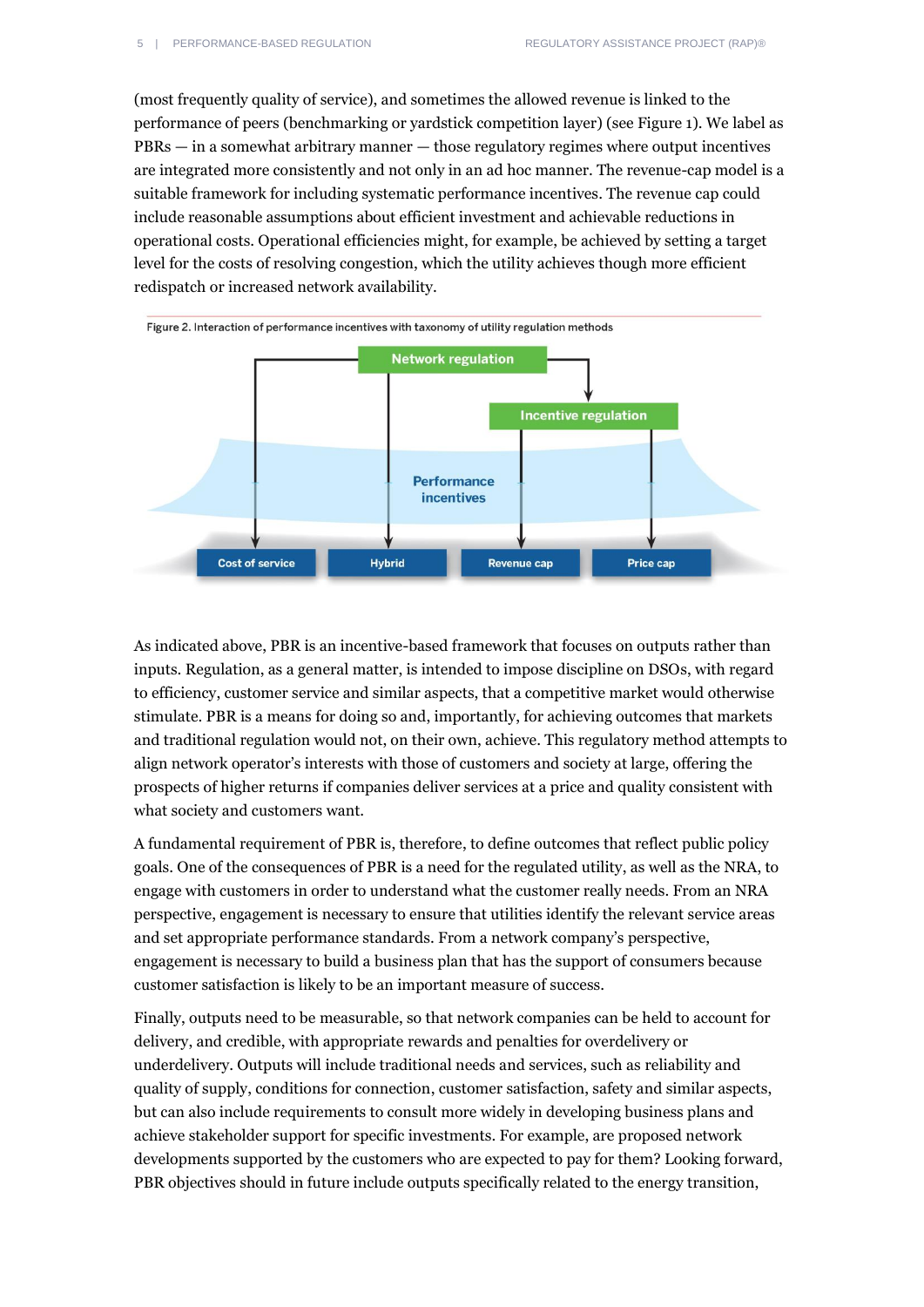with a focus on enabling prosumerism (consumers who both produce and consume energy), demand flexibility and energy efficiency.

## **Aligning incentives with public policy goals**

Compared to other regulatory models, PBR provides a more direct mechanism to align the regulatory incentives imposed on regulated companies with public policy goals. Effective PBR schemes identify desired objectives and set reasonable performance metrics around them.<sup>8</sup>

### **Set clear goals**

 $\overline{a}$ 

The important first steps in creating a PBR mechanism are to articulate and prioritise guiding goals and to identify what is important to stakeholders and consumers in the context of these goals. Regulators must then understand how well or how poorly conventional regulation meets those goals in a business-as-usual scenario.<sup>9</sup> An example could be a goal to limit increases in network tariffs by delaying the need to build new or expand existing transmission and distribution infrastructure. One way to achieve this is by increasing the utilisation of existing assets through innovation. It is important to note that the PBR goals should be long term to avoid changing direction too frequently. They should address what the regulator, network company and stakeholders want the energy generation and delivery systems to provide to consumers in five, 10 and 20 years. An important outcome of the United Kingdom's RIIO network regulation model<sup>10</sup> (Revenue = Incentives + Innovation + Outputs) was that DSOs and transmission system operators (TSOs) had to engage with consumers to understand their needs and gain acceptance for their business plan. Clear goals that are long term in nature, spanning a 15- to 20-year horizon or longer, can provide the overarching guiding principles for a PBR framework.

### **Provide directional incentives**

These guiding goals are honed by more specific *directional incentives.* Directional incentives specify measurable performance criteria that allow for a clear assessment of whether the goal has been achieved or not. One measure might be, for example, the average time to connect new renewable energy installations. Once the regulator determines whether the goal has been attained, a positive or negative incentive is applied. Directional incentives linked to the public policy goal above could be focused on limiting growth in the transmission and distribution systems (e.g., limiting the growth of the distribution system circuit peaks to less than 2%

[generation-performance-based-regulation-emphasizing-utility-performance-unleash-power-sector-innovation/](https://www.raponline.org/knowledge-center/next-generation-performance-based-regulation-emphasizing-utility-performance-unleash-power-sector-innovation/)

<sup>8</sup> Littell, D., Kadoch, C., Baker, P., Bharvirkar, R., Dupuy, M., Hausauer, B., . . . Logan, J. (2018). *Next-generation performance-based regulation: Volume 2 (Primer — Essential elements of design and implementation)*. Lakewood, CO, and Montpelier, VT: National Renewable Energy Laboratory and Regulatory Assistance Project. Retrieved fro[m https://www.raponline.org/knowledge-center/next](https://www.raponline.org/knowledge-center/next-generation-performance-based-regulation-volume-2-primer-essential-elements-of-design-and-implementation/)[generation-performance-based-regulation-volume-2-primer-essential-elements-of-design-and-implementation/](https://www.raponline.org/knowledge-center/next-generation-performance-based-regulation-volume-2-primer-essential-elements-of-design-and-implementation/)

<sup>9</sup> Littell, D., Kadoch, C., Baker, P., Bharvirkar, R., Dupuy, M., Hausauer, B., . . . Logan, J. (2017). *Next-generation performance-based regulation: Emphasizing utility performance to unleash power sector innovation*. Lakewood, CO, and Montpelier, VT: National Renewable Energy Laboratory and Regulatory Assistance Project. Retrieved fro[m https://www.raponline.org/knowledge-center/next-](https://www.raponline.org/knowledge-center/next-generation-performance-based-regulation-emphasizing-utility-performance-unleash-power-sector-innovation/)

<sup>10</sup> Ofgem. *Network regulation — the 'RIIO' model* [Webpage]. London, England: Office of Gas and Electricity Markets. Retrieved from <https://www.ofgem.gov.uk/network-regulation-riio-model>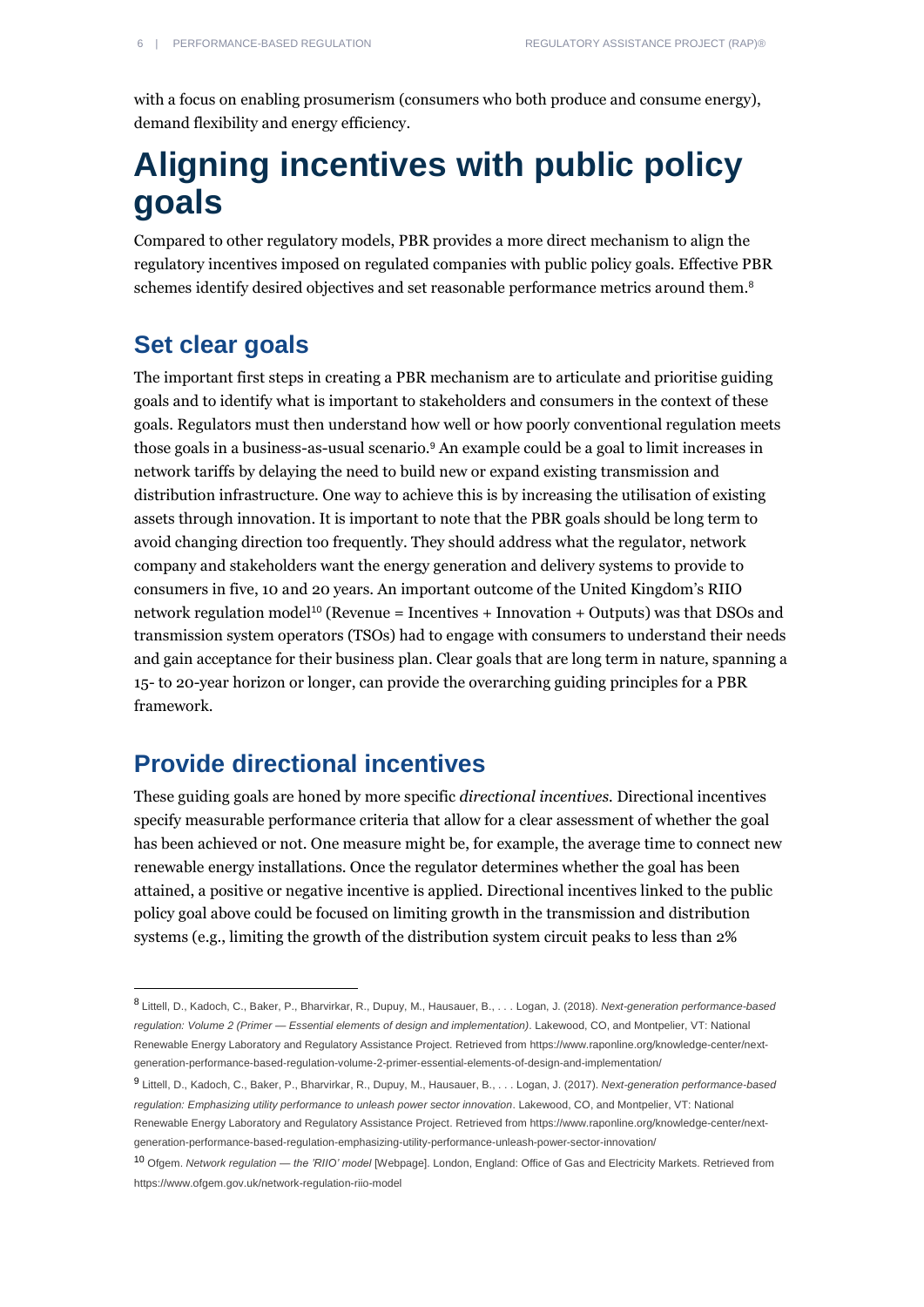annually on any one circuit) and in encouraging energy efficiency, demand response and location-specific distributed generation.

### **Identify clear and measurable metrics**

Performance criteria are defined by various standard power system *metrics* (capacity, generated or consumed electricity, avoided  $CO<sub>2</sub>$ ) or consumer impact indicators (satisfaction, reliability, security of supply and similar ratings) to which the actual monetary incentive is linked. Metrics are the medium through which measurable performance criteria are applied. Performance metrics can be thought of as a set of specific quantifiable outputs of work that represent aspects of service that are critical to successful outcomes (e.g., quality of supply measured through the System Average Interruption Frequency Index (SAIFI) and the System Average Interruption Duration Index (SAIDI)). Individual accomplishments related to each metric are scored relative to a reward scale to determine an incentive level. The reward and penalty levels are often capped, and the target level of the metrics is not a single value but a range (with a target deadband). By default, PBR compensation is symmetric with regard to performance outcomes. However, when, for example, a new performance goal is introduced, it might be more appropriate to have rewards only, whereas penalty-only schemes are better suited once acceptable levels have been achieved. Metrics can then be used individually or in combination to create a basis for an incentive reward.

Metrics work well if they can use a standard definition or, lacking that, are precisely defined. Having relevant data to evaluate how close the utility is to achieving its goals is critical to determining the effectiveness of the directional or operational incentive. The availability of information applicable to the goals and metrics is necessary for awarding incentives or assessing penalties.

This means that high-level goals cascade down into directional incentives, measurable



performance criteria and, finally, metrics as illustrated in Figure 3.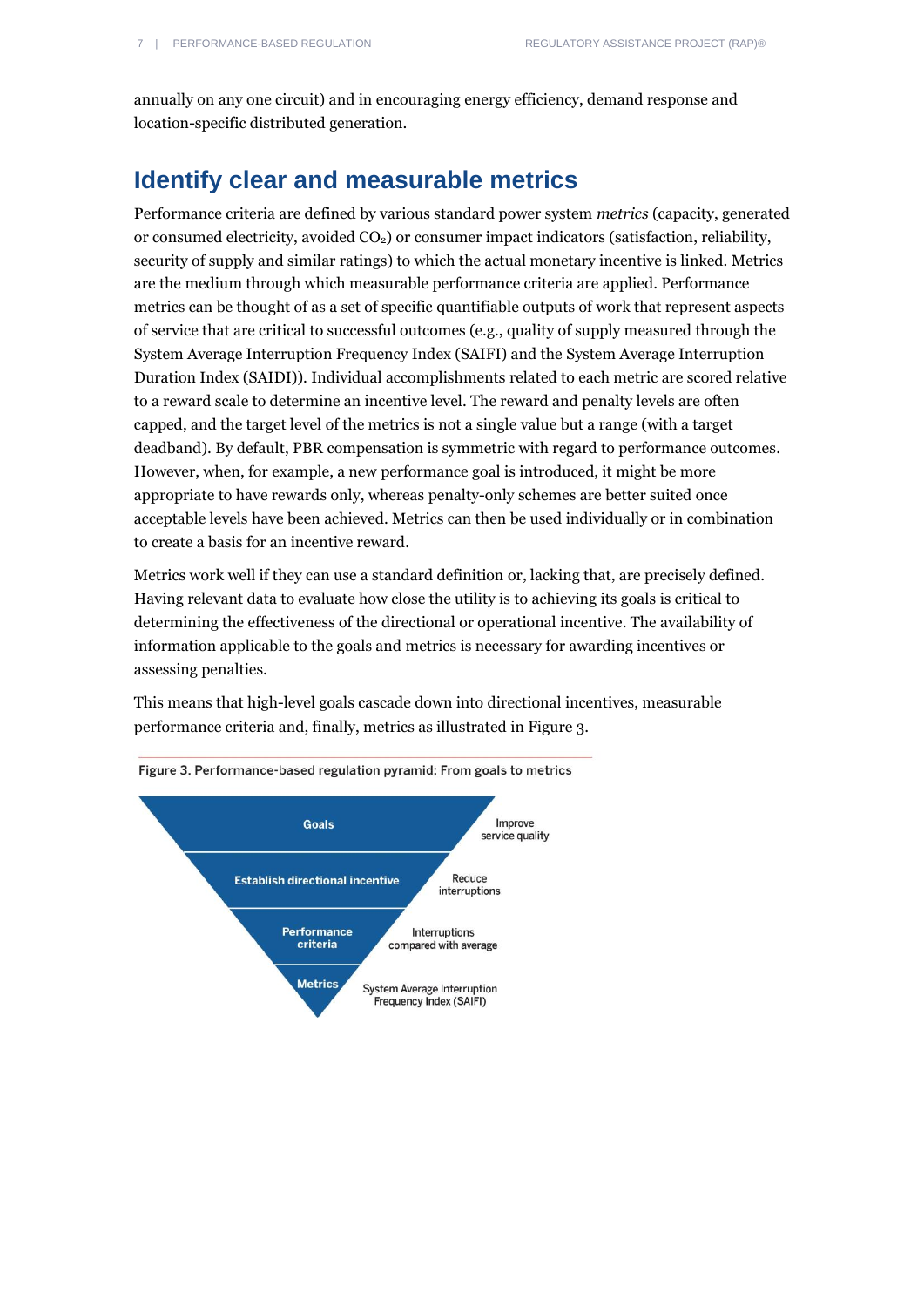Table 1 consolidates a number of relevant policy goals and real-world examples as well as ideas for the corresponding performance criteria and metrics. It is important to realise that a given metric might be more suitable in one country and less adoptable in others.

| Table 1. Policy goals, real-world examples, performance criteria and metrics |                                                                                                |                                                                             |                                                                                                                                                   |
|------------------------------------------------------------------------------|------------------------------------------------------------------------------------------------|-----------------------------------------------------------------------------|---------------------------------------------------------------------------------------------------------------------------------------------------|
| <b>Guiding</b><br>goals                                                      | <b>Directional</b><br><i>incentives</i>                                                        | <b>Measurable</b><br>performance criteria                                   | <b>Metrics</b>                                                                                                                                    |
| Quality of supply/<br>reliability                                            | Reduce number of supply<br>interruptions/deviations outside<br>statutory or operational limits | Number of supply interruptions/<br>deviations compared to average<br>target | SAIFI - System Average<br>Interruption Frequency Index                                                                                            |
|                                                                              |                                                                                                |                                                                             | SAIDI - System Average<br><b>Interruption Duration Index</b>                                                                                      |
|                                                                              |                                                                                                |                                                                             | Number of deviations                                                                                                                              |
| Deployment of<br>distributed energy<br>resources (DER)                       | Speed up connections of DER                                                                    | Improved response time for<br>interconnection requests                      | Average number of days from<br>application to connection                                                                                          |
|                                                                              |                                                                                                |                                                                             | <b>Failed applications</b>                                                                                                                        |
|                                                                              | Introduce appropriate locational<br>signals for DER siting                                     | Avoided network upgrade cost<br>due to better siting                        | Kilometres and capacity of<br>avoided lines                                                                                                       |
|                                                                              |                                                                                                | Introduction of locational tariffs                                          | Yes/no                                                                                                                                            |
|                                                                              | Greater DER penetration                                                                        |                                                                             | Number of DER units, total<br>installed DER capacity (kW-MW),<br>DER generation (kWh-MWh)                                                         |
|                                                                              | Faster smart meter deployment*                                                                 | Number of meters put into<br>operation                                      | Cost per meter, deployment time<br>and metering performance                                                                                       |
|                                                                              | Faster smart grid deployment                                                                   |                                                                             | Rated power (MW) of distributed<br>generation connected to each<br>medium-voltage /high-voltage<br>primary substation providing<br>real-time data |
|                                                                              |                                                                                                |                                                                             | Transformation capacity (MVA)<br>of each primary station with<br>improved voltage control                                                         |
|                                                                              |                                                                                                |                                                                             | Savings in investment                                                                                                                             |
|                                                                              | Data transparency                                                                              | Regulated access to consumer<br>and system condition data                   | Number of complaints                                                                                                                              |
| <b>Temporal optimisation</b><br>of network use                               | Introduction of time-of-use<br>network tariffs                                                 |                                                                             | Percentage of consumers<br>switched to time-of-use tariffs                                                                                        |
| <b>System efficiency</b>                                                     | General cost efficiency                                                                        | Improved net volume efficiency                                              | Efficiency index (actual cost of<br>a DSO compared to an average<br>DSO)                                                                          |
|                                                                              |                                                                                                | Improved load factor                                                        | Average/maximum utilisation                                                                                                                       |
|                                                                              | Network loss reduction                                                                         |                                                                             | Percentage of physical losses<br>compared to energy delivered                                                                                     |
| Service quality                                                              |                                                                                                | Consumer satisfaction                                                       | Number of complaints                                                                                                                              |

\*Where metering is under the DSO's mandate.

## **Policy areas ripe for PBR**

### **Implementing non-wire solutions**

PBR can be an important mechanism to enlarge the portfolio of solutions for serving an increasing and more volatile load. Rather than upgrading the existing network, non-wire solutions (NWSs) often provide a more cost-effective option. A non-wires solution is "an electricity grid investment or project that uses nontraditional transmission and distribution (T&D) solutions, such as distributed generation (DG), energy storage, energy efficiency (EE), demand response (DR), and grid software and controls, to defer or replace the need for specific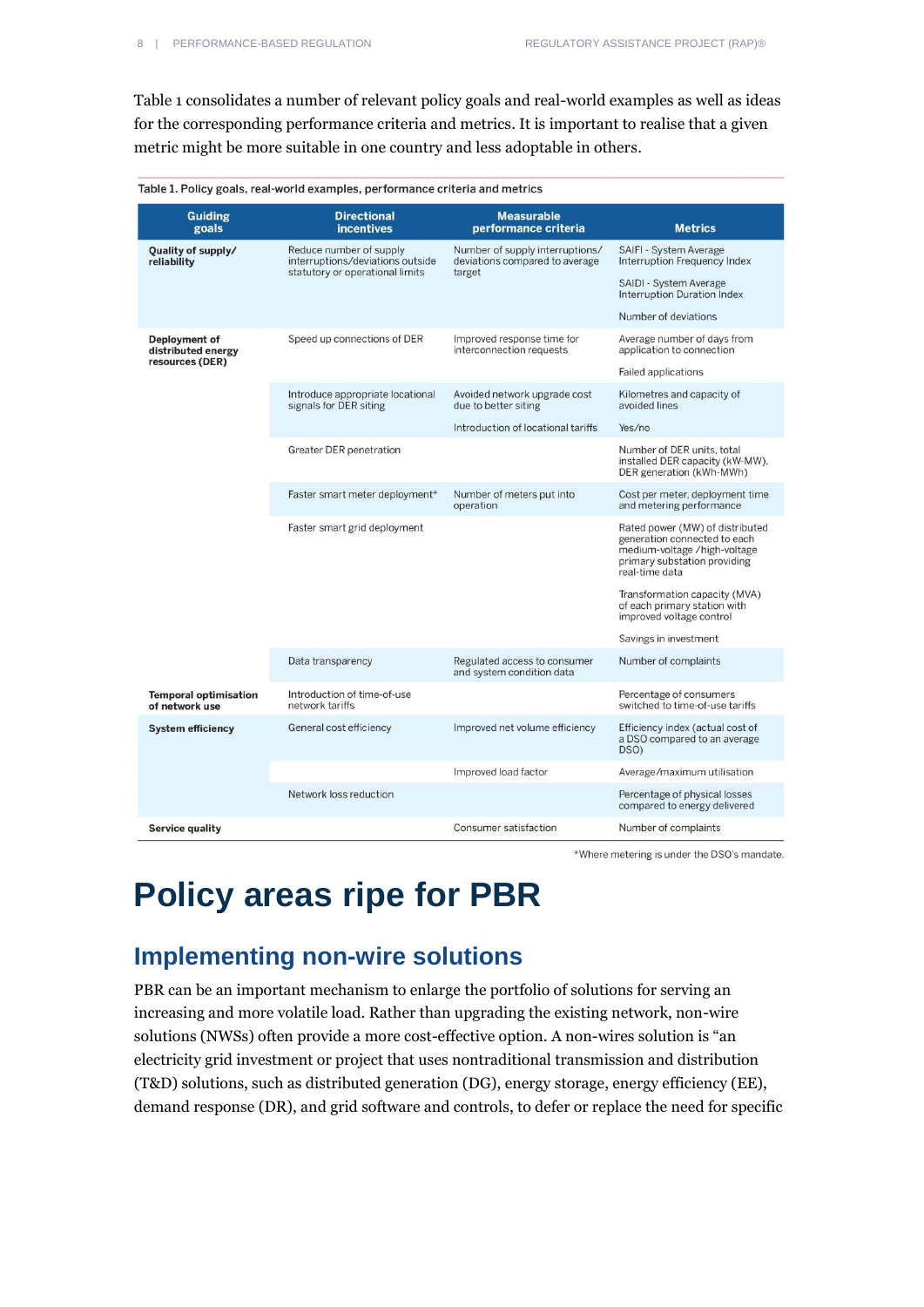equipment upgrades, such as T&D lines or transformers, by reducing load at a substation or circuit level."<sup>11</sup>

The traditional compensation model of earning a rate of return on capital assets is a major barrier for the spread of NWSs. DSOs need to be motivated by new revenue streams and incentives to engage in exploring these opportunities. The explicit inclusion of NWSs in network planning, investment and operation can be achieved through introducing rules (as part of PBR or stand-alone) requiring or incentivising the network companies to assess demand-side alternatives to traditional infrastructure and ensuring proper regulatory oversight of proposed investments. The principle mechanisms used in different jurisdictions include:

*Rate-of-return incentive*: Utilities are allowed to earn a rate of return on their avoided capital expenditures in order to make the financial incentives for non-wire measures comparable to investment in traditional network assets (TOTEX approach).

*Mandatory cost-benefit test considering energy efficiency and other alternatives*: Network companies can be required to explicitly consider non-wire solutions alongside supply-side options (e.g., network upgrades) in a cost-benefit analysis. In the European discourse, this is increasingly described as "Efficiency First" in network planning.

*Shared net benefit incentives*: The utility can earn a portion of the savings from NWAs. This is an incentive already used in several U.S. states.

So far, European Member States have only limited experience with non-wires solutions, with the UK's RIIO framework being the leading example.

#### **NWSs in RIIO**

 $\overline{a}$ 

In the past, regulation of electricity, gas and heat networks in the UK was driven by a "predictand-provide mentality."<sup>12</sup> In recognition of this, Great Britain's Office of Gas and Electricity Markets (Ofgem) changed the old RPI-X framework, which calculated retail price inflation minus expected efficiency improvements. One of RIIO's objectives is to encourage network companies to "play a full role in delivering a low carbon economy and wider environmental objectives."<sup>13</sup> RIIO fundamentally changed the previous price formula in that it recognises operational costs in a similar fashion to capital costs. This approach has been coined TOTEX and is intended to result in a shift in network companies' focus from capital investment to outcomes.

Demand-side management, including demand response and energy efficiency, can also receive support under the program's innovation funds (see textbox "RIIO on innovation" on page 11); however, in reality, UK network companies are not yet delivering demand-side solutions at scale, and it is unlikely to happen without further incentives and regulations. Thankfully, the regulator took a serious look at the role network companies can (and should) play in delivering

<sup>11</sup> Navigant Research. (2017, 23 February). *[Non-wires alternatives, non-traditional transmission and distribution solutions: Market](https://regulatoryassistance.sharepoint.com/europe/pbr/Shared%20Documents/Non-wires%20alternatives,%20non-traditional%20transmission%20and%20distribution%20solutions:%20Market%20drivers%20and%20barriers,%20business%20models,%20and%20global%20market%20forecasts)  [drivers and barriers, business models, and global market forecasts](https://regulatoryassistance.sharepoint.com/europe/pbr/Shared%20Documents/Non-wires%20alternatives,%20non-traditional%20transmission%20and%20distribution%20solutions:%20Market%20drivers%20and%20barriers,%20business%20models,%20and%20global%20market%20forecasts)*. Retrieved fro[m https://www.navigantresearch.com/reports/non](https://www.navigantresearch.com/reports/non-wires-alternatives)[wires-alternatives](https://www.navigantresearch.com/reports/non-wires-alternatives)

<sup>12</sup> Strbac cited in House of Commons Energy and Climate Change Committee. (2010). *The future of Britain's electricity networks: Second report of session 2009-10*. Volume I, HC194-1. London, England: Author. Retrieved from

<https://publications.parliament.uk/pa/cm200910/cmselect/cmenergy/194/194.pdf>

<sup>13</sup> Ofgem (2013, 4 March*). Price controls explained* [Fact sheet]. London, England: Author. Retrieved from <https://www.ofgem.gov.uk/publications-and-updates/factsheet-price-controls-explained>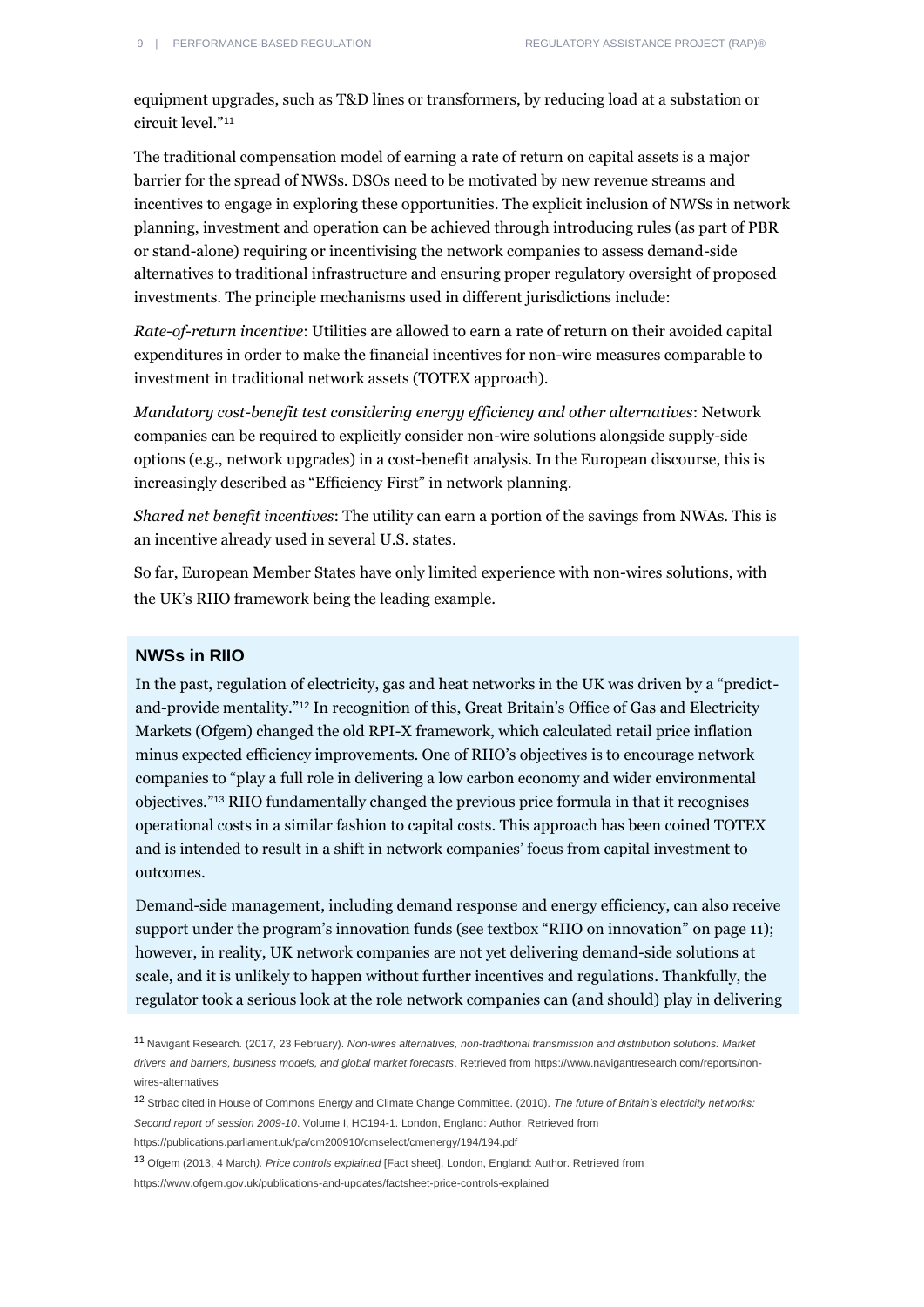$\overline{a}$ 

end-use energy efficiency. At a high level, Ofgem committed itself to creating a level playing field for demand-side and supply-side resources. This marks an important step in the right direction.<sup>14</sup>

### **Using PBR to trigger innovation**

Transitioning to a clean power system involving the connection of increasing numbers of distributed resources, combined with the decarbonisation of the heat and transport sectors, has the potential to significantly increase network investment requirements and costs under a business-as-usual scenario. Without intervention, it is estimated that the combined electrification of heat and transport could cause the peak electricity demand of a developed economy to grow as much as 1 GW per year post 2030.<sup>15</sup>

Rapidly increasing network costs, therefore, have the potential to undermine the energy transition. It is essential that the utilisation of existing assets is maximised and the need for additional assets is minimised through both operational and technical innovation.

Innovation in electricity networks is a particularly challenging because of the long life of network assets and regulation's traditional focus on cost efficiency. Adopting regulatory models that embrace innovation as well as cost efficiency is, therefore, a fundamental requirement for driving increases in system efficiency. Efficiency can be increased through improvements in the utilisation of existing assets and by encouraging network operators to adopt the new working practices and new technologies necessary to minimise investment requirements in the light of the challenges that will surface in the years ahead.

Advances in technology and communications are providing many opportunities for reducing or deferring the need for investment through increasing system efficiency. This is particularly true of the distribution networks, which have traditionally been designed as unidirectional, radial, tapered networks operated on a "fit-and-forget" basis with little automation or even supervisory and monitoring facilities at the medium- and lower-voltage levels. Opportunities include the use of demand-side measures to ease congestion, the use of on-load tap changers to ameliorate voltage excursions (voltage constraints often prevent the use of available thermal capacity on radial networks), more extensive supervision and automatic switching to maximise usable thermal capability, circuit monitors that allow advantage to be taken of prevailing weather conditions, fault-level limiters to allow more interconnection and the like.

Network operators can be encouraged to embrace these opportunities through innovation initiatives such as the ones in RIIO and also by assuming an increase in operational efficiency through innovation when setting allowed revenues. In other words, the revenues network operators can recover would be reduced by an amount that reflects reasonably expected cost savings brought about by innovation. An additional incentive to increase system efficiency through innovation would be to set asset utilisation targets, where additional allowed revenues would be awarded for increases in asset utilisation beyond the target.

<sup>14</sup> Rosenow, J. (2018, September 6). Replacing copper with negawatts — how the UKs RIIO-2 could revolutionise network regulation. *Energy Post*. Retrieved fro[m http://energypost.eu/replacing-copper-with-negawatts-how-the-uks-riio-2-could-revolutionise-network](http://energypost.eu/replacing-copper-with-negawatts-how-the-uks-riio-2-could-revolutionise-network-regulation/)[regulation/](http://energypost.eu/replacing-copper-with-negawatts-how-the-uks-riio-2-could-revolutionise-network-regulation/)

<sup>15</sup> Energy Networks Association. (2017). *Electricity network innovation strategy*. London, England: Author. Retrieved from [http://www.energynetworks.org/assets/files/electricity/futures/network\\_innovation/electricity\\_network\\_innovation\\_strategy/Electricity%20](http://www.energynetworks.org/assets/files/electricity/futures/network_innovation/electricity_network_innovation_strategy/Electricity%20Network%20Innovation%20Strategy%20v3.0.pdf) [Network%20Innovation%20Strategy%20v3.0.pdf](http://www.energynetworks.org/assets/files/electricity/futures/network_innovation/electricity_network_innovation_strategy/Electricity%20Network%20Innovation%20Strategy%20v3.0.pdf)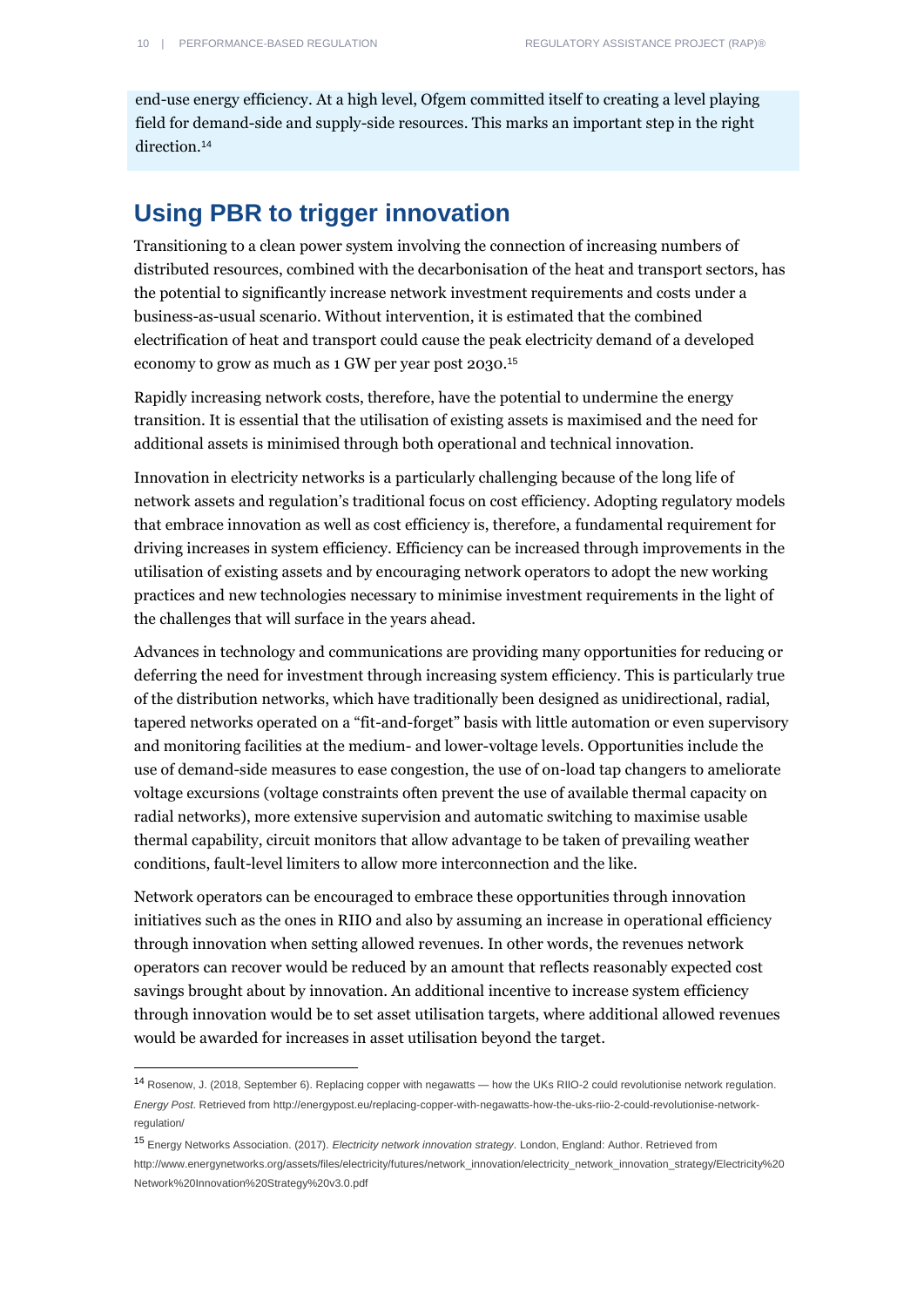#### **RIIO on innovation**

There are specific RIIO innovation schemes that encourage DSOs to try new solutions. The Network Innovation Competition provides up to 90 million pounds of funding per year to a small number of large-scale innovation and demonstration projects. The majority of proposals and approved projects focus on more efficient management of the supply infrastructure.<sup>16</sup>

Another avenue for supporting demand-side management is the Network Innovation Allowance, which aims to fund small-scale innovation projects. Its value is 0.5% to 1% of network companies' allowed revenues, based on the thoroughness of their innovation plans. There are some demand-side management projects that have received support under this mechanism,<sup>17</sup> but similar to the Network Innovation Competition, the projects are dominated by supply-side projects. Finally, the Innovation Roll-out Mechanism enables companies to apply for additional funding to roll out a proven innovation that meets defined criteria, including where it cannot fund the rollout itself.

#### **Sweden: System efficiency**

 $\overline{a}$ 

The revenue-cap regulation employed in Sweden since 2012 uses two performance criteria for pursuing the goal of efficient grid utilisation: network losses and average load factor. The approach does not prescribe ways to achieve these goals; DSOs are free to use any available management or technological innovation. The metric used for revenue adjustment is the percentage of losses in total energy distributed in the grid. Improvement in the loss ratio is shared equally between the DSO and the network users (in the form of a lower revenue cap).

The metric used to incentivise DSOs to optimise their grid utilisation is the load factor. The higher the load factor, the more evenly load is spread across the hours in the distribution network, which can potentially result in deferred network investment. The cost reduction is shared between the DSO and the network users according to the achieved load factor. DSOs can improve their revenue cap by passing on the incentive to their consumers in the form of dynamic electricity tariffs, which offer consumers lower prices in exchange for reducing their electricity demand in hours when the network is congested.

### **Integrating more distributed energy resources**

Distributed energy resources are key to future power systems. Distributed generation (mainly solar photovoltaic (PV)), new sources of demand (electric vehicles, heat pumps), storage and changes in consumers' consumption behaviour (energy efficiency and demand response) will alter the terrain of network operators. DSOs need to be able to integrate new sources of demand and new types of generation while minimising the cost of their service and maintaining quality standards. They must also use these same distributed resources to maintain network security or

<sup>16</sup> See, for example, Ofgem. (2019). *Network Innovation Competition — Funding direction for National Grid Electricity System Operator*. London, England: Office of Gas and Electricity Markets. Retrieved fro[m https://www.ofgem.gov.uk/publications-and-updates/network](https://www.ofgem.gov.uk/publications-and-updates/network-innovation-competition-funding-direction-national-grid-electricity-system-operator)[innovation-competition-funding-direction-national-grid-electricity-system-operator;](https://www.ofgem.gov.uk/publications-and-updates/network-innovation-competition-funding-direction-national-grid-electricity-system-operator) and Ofgem. (2016). *Network Innovation Competition 2018 funding decisions*. London, England: Office of Gas and Electricity Markets. Retrieved fro[m https://www.ofgem.gov.uk/publications](https://www.ofgem.gov.uk/publications-and-updates/network-innovation-competition-2018-funding-decisions)[and-updates/network-innovation-competition-2018-funding-decisions](https://www.ofgem.gov.uk/publications-and-updates/network-innovation-competition-2018-funding-decisions)

<sup>17</sup> Energy Networks Association. *ENA 'smarter networks' portal* [Webpage]. London, England: Author. Retrieved from <http://www.smarternetworks.org/>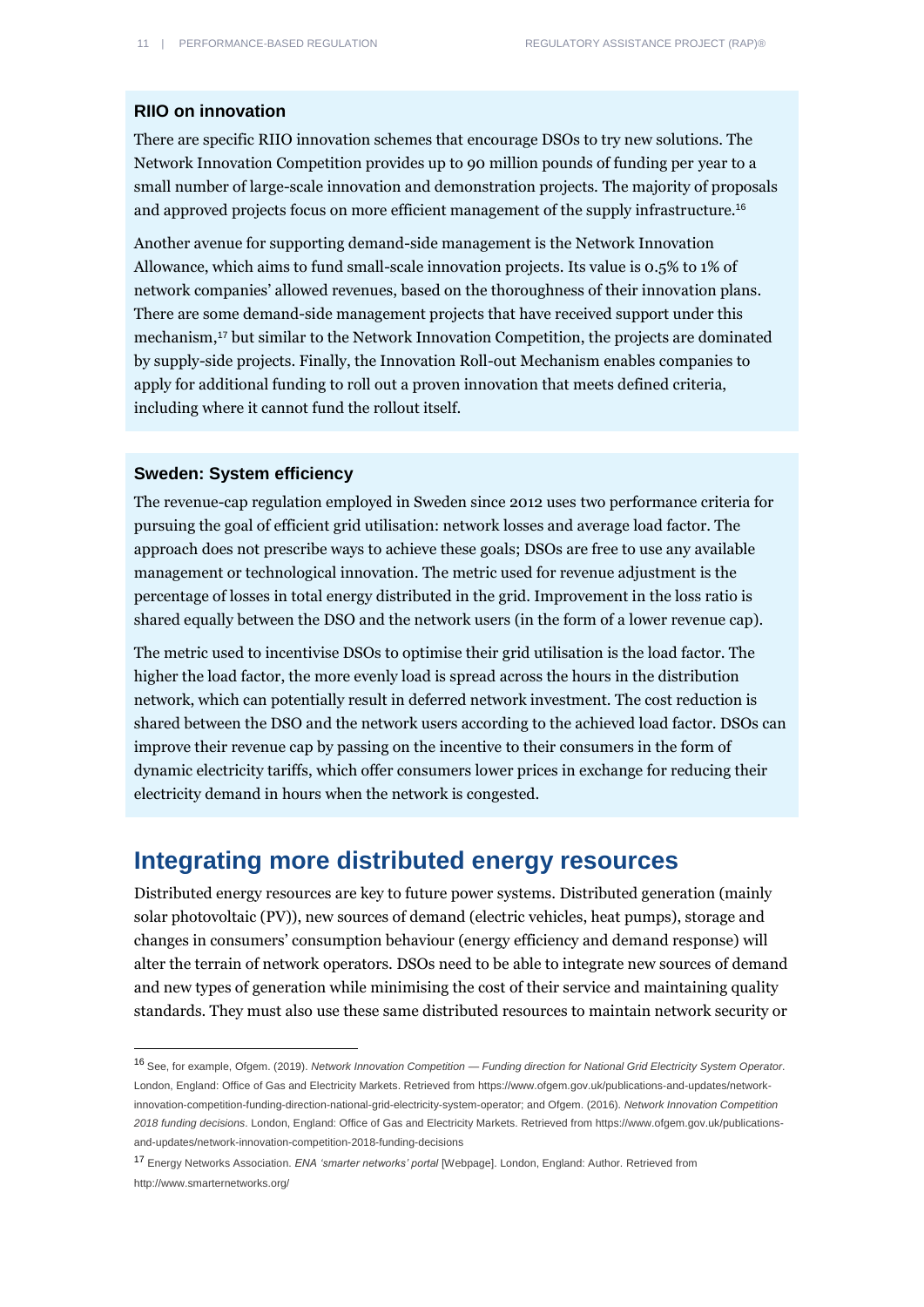run the risk of considerably increasing the cost of secure operation. What can DSOs do to keep the grid running at minimum cost? In the long run, they can reduce network investment needs with non-wires solutions: either by DER procurement (see U.S. examples<sup>18</sup>) or by offering locational network tariffs that would help optimise the siting of new generation and demand. In addition to the spatial aspects, time-of-use network tariffs motivate consumers to shift their consumption away from congested periods — this reduces peak demand and, in turn, the size of the location-specific network section. Hence, innovative tariffs can provide long-term signals for investment and short-term signals for network use in a way that helps to keep investment requirements under control. The revenue incentive can be linked to a requirement to offer such tariff options, similar to energy tariffs.

DSOs provide connection of consumers and producers to the network: they can either foster or hinder easy and quick access for new users.<sup>19</sup> The performance of network companies can either be assessed by estimating their contribution to the baseline (how much new DER would have been connected otherwise) or by surveying those who applied for network connection.

Efficient DER integration requires smart meters that provide essential information to the DSO for grid management. This is important, as the load profiles historically used for energy resource planning show only the traditional, predictable load. This, however, fails to account for consumers' behind-the-meter resources. Metering data is also essential for third-party energy service providers such as demand response aggregators. The deployment rate and cost of smart meters can be incentivised through network regulation (see example from France), as can making metering data available to the consumer and third-party providers (with consumer consent).

Finally, the "smartening" of grids (i.e., incorporating technology into the physical grid to collect real-time information on its state) is another way to make better use of the existing network that facilitates the integration of new users without (or with fewer) new wires (see example from Italy).

<sup>18</sup> Littell, D., Kadoch, C., Baker, P., Bharvirkar, R., Dupuy, M., Hausauer, B., . . . Logan, J. (2018). *Next-generation performance-based regulation: Volume 3, Innovative examples from around the world*. Lakewood, CO, and Montpelier, VT: National Renewable Energy Laboratory and Regulatory Assistance Project. Retrieved fro[m https://www.raponline.org/wp-](https://www.raponline.org/wp-content/uploads/2018/05/rap_next_generation_performance_based_regulation_volume3_april_2018.pdf)

[content/uploads/2018/05/rap\\_next\\_generation\\_performance\\_based\\_regulation\\_volume3\\_april\\_2018.pdf](https://www.raponline.org/wp-content/uploads/2018/05/rap_next_generation_performance_based_regulation_volume3_april_2018.pdf)

<sup>&</sup>lt;sup>19</sup> Sometimes the network companies have the right to reject connection applications without substantial justification, and they are reluctant to approve it due to the tariff scheme that reduces their revenue, for example, behind-the-meter solar PV with annual net metering and a volumetric network tariff.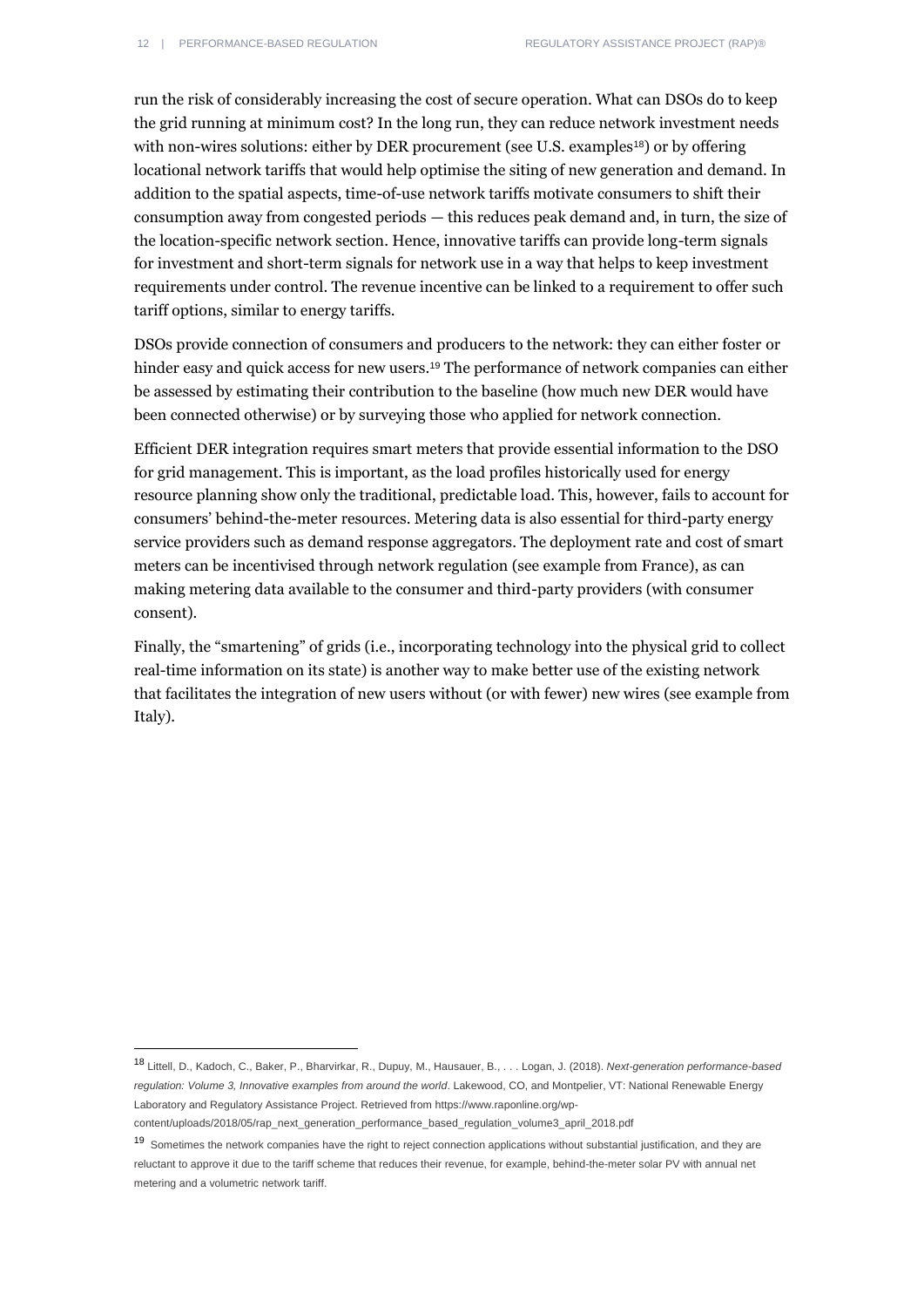#### **Italy: DER**

 $\overline{a}$ 

The rapid expansion of intermittent and distributed generation in Italy  $-$  due to the very generous renewable support scheme for PV until 2013 — has changed the power system considerably. The renewable energy resources installed mainly in the South resulted in congestion and reverse power flows: when energy flows from the medium-voltage power grid (distribution) to the high-voltage grid (transmission), this is an indicator of a critical distribution grid condition. To facilitate network modernisation and promote innovation for increasing the grid's capacity to host distributed energy resources, the Italian regulatory authority for energy, networks and environment, ARERA, added an input-based element to the DSO regulation in 2006 for real-life demonstration pilots in critical network areas (reverse power flows for more than 1% of year).<sup>20</sup> Network companies could apply for a 2% extra weighted average cost of capital for 12 years based on a transparent set of criteria. Projects were selected on the basis of the unit cost of additional DG hosting capacity, coupled with the projects' replicability, feasibility, size and innovative character. The regulation was eliminated in 2015. It is seen as a transitional regulation that developed metrics for a future output-based incentive regime from 2020.

#### **Smart meter deployment in France**

Based on the positive cost-benefit analysis of large-scale smart meter rollout, the French regulator launched a special regulatory framework for incentivising smart meter rollout in 2014. The Linky project<sup>21</sup> aimed at a rollout to 90% of consumers on the low-voltage grid by the end of 2021. The bonus payment for the DSO (300 basis point on smart meter and IT assets) is based on three performance criteria: investment cost, timely deployment and service performance.

The metric associated with timely deployment is the number of meters that are installed and able to communicate compared to the deployment forecast. Service performance is measured by way of successful or failed meter readings, the availability of the internet portal and response time for remote service requests. Failure to meet the predefined performance results in penalties.

<sup>20</sup> Lo Schiavo, L. (2018, 5 May). *Incentive regulation of smart distribution systems: From input-based demonstration to output-based deployment* [Presentation]. ARERA (Autorità di Regolazione per Energia Reti e Ambiente): Italian Regulatory Authority for Electricity Gas and Water. Retrieved fro[m https://erranet.org/wp-content/uploads/2017/12/3\\_LoSchiavo\\_Incentive-Regulation-of-Smart-](https://erranet.org/wp-content/uploads/2017/12/3_LoSchiavo_Incentive-Regulation-of-Smart-Distribution-Systems.pdf)[Distribution-Systems.pdf](https://erranet.org/wp-content/uploads/2017/12/3_LoSchiavo_Incentive-Regulation-of-Smart-Distribution-Systems.pdf)

<sup>21</sup> Enedis. *Linky, the communicating meter* [Webpage]. L'Electricite en Reseau: electricity distribution network for continental France. Retrieved fro[m https://www.enedis.fr/linky-communicating-meter](https://www.enedis.fr/linky-communicating-meter)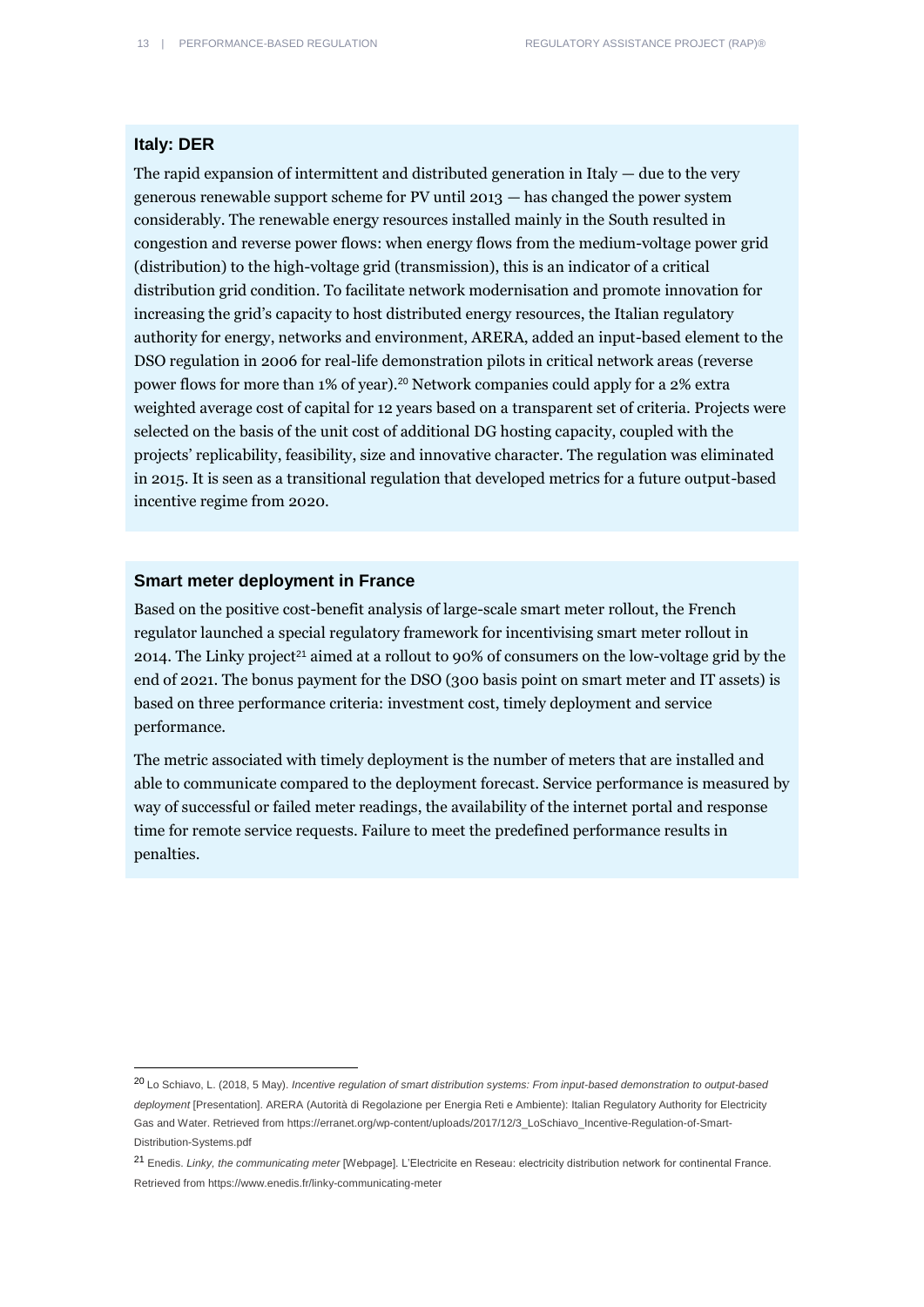## **Conclusions and policy recommendations**

Performance-based regulation provides the opportunity to place customers at the heart of DSO planning for a decarbonised and sustainable future. By focusing on outputs that customers value most and ensuring that these are delivered in the most cost-effective fashion, the interests of consumers will be protected in the energy transition. Linking the revenue of network companies to certain well-established performance metrics, most notably SAIDI/SAIFI, is already a widespread practice in Europe, while some countries have extended the scope of metrics to pursue system efficiency or renewable deployment goals. However, other countries, notably the UK, have adopted a more extensive performance-based approach by introducing a range of outcomes, defining quantitative metrics and setting specific targets and introducing financial incentives and penalties for each. The UK also adopts a TOTEX approach to remove the capital bias that exists in traditional regulatory approaches and provides funding for innovation through shared learning. After extending the scope of its performance incentives in 2016, Italy is currently engaged in stakeholder consultations to secure an efficient new output-based regulatory paradigm from 2020.

The outputs to be incentivised though PBR regulation should be those most valued by network users as well as outputs promoting public policy goals, such as a cost-effective energy transition. Network customers will place the most value on excellent customer service, for example, speed and efficiency in dealing with complaints or issues, rapid connection, high levels of network reliability and quality of supply and increased resilience. Regulators can measure these outputs relatively easily and set targets that reflect best practices.

PBR can help realise current energy policy goals and achieve the energy transition by focusing utility attention on outputs such as RES capacity connections, increased network utilisation and the introduction of cost-reflective network tariffs.

In defining outputs and associated targets, it is important to ensure performance over the long term. This may be achieved by defining long-term goals and setting directional incentives that require, for example, year-on-year improvements in performance. Arrangements to allow expenditures designed to improve performance in subsequent price control periods, rather than in the current period, will also encourage a long-term view.

The surge of new and continuously evolving technical and market opportunities available to DSOs, coupled with network capacity investments for the secure and cost-efficient provision of grid services to all potential users, is likely to aggravate the informational asymmetry between the network companies and the regulator. Under these circumstances, output-based regulation that is agnostic towards the means of achieving the desired policy goals is more appropriate than regulators predefining inputs into it.

Previous experience with PBRs in Europe and in the United States offers some basic design principles that are worth considering when developing a PBR mechanism:<sup>22</sup>

*Transparency and inclusivity at each step* — A process of developing a new regulatory framework should be inclusive and transparent to ensure that the framework ultimately delivers what users really want. Network users and other stakeholders need to be able to

<sup>22</sup> Littell, D., et al., 2017.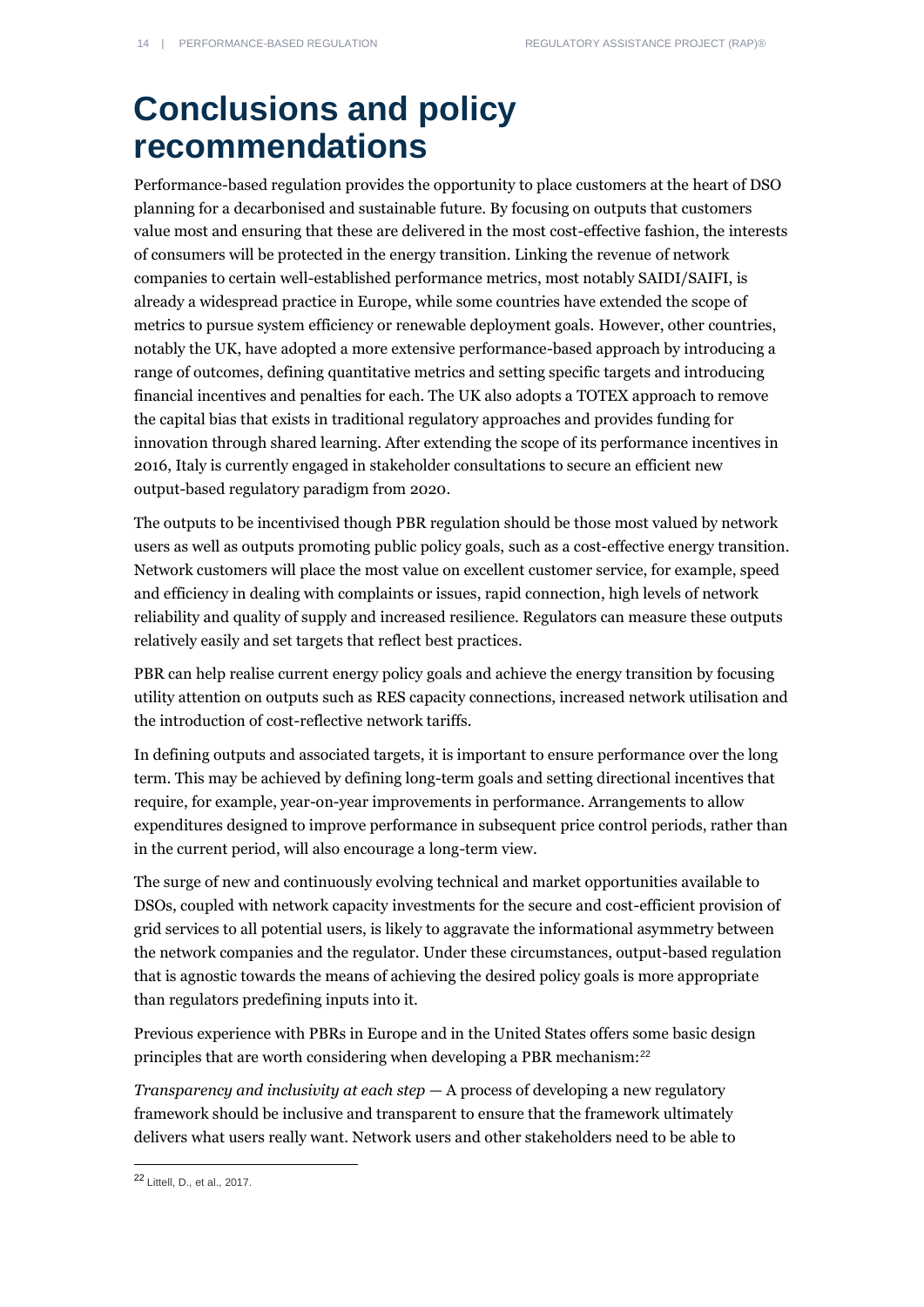express their preferences and feel assured that their views have been given due consideration. RIIO, for example, even provides an additional revenue allowance for credible stakeholder involvement both for the TSO and the DSOs.

DSOs and TSOs should be able to demonstrate how their business planning processes ensure that all alternatives to traditional investment in assets are considered in an objective fashion. A TOTEX approach should be considered to ensure that utilities have no commercial preference for traditional investment over operational alternatives such as demand response or energy efficiency measures. As innovation will be crucial to achieving a cost-effective energy transition, regulation should encourage utilities to embrace new technologies, digitalisation and similar developments.

*Align performance benefits and rewards* — When rewards and penalties are applied in close temporal proximity to utility performance, the relationship of incentive to performance is easier to assess. For instance, the application of revenue reductions immediately after a season of poor service quality provides a more tangible link of revenue to performance than one that is delayed.

*Keep performance targets and metrics flexible* — Performance incentives, for example, may increase reliability to the point that further increases are no longer justified. In this case, achieved improvements in performance should be assumed to be "business as usual," and incentives may need to become asymmetric, that is, penalties for reducing performance but reduced or no rewards for further increases in performance. At certain intervals, the parameters need to be assessed and recalibrated to reach the desired outcomes if the environment has changed — let alone if policy goals are changing. Note, however, that there is a trade-off between the stability and the flexibility of the regulatory regime.

*Learn from experience* — Modifying PBR to address operational observations is a good management practice. Even with the most careful consideration of possible impacts of performance incentives, there may be unexpected consequences. Penalties, for example, can result in excessive risk aversion by the network company and, as such, hinder the application of more risky innovative solutions. Experience gained in pilot regulations — such as the one in Italy aimed at smart grid pilots that awarded input-based rewards — can be transformed into an output-based reward mechanism.

*Simple designs are good* — To minimise the risk of gaming, create clear and well-defined incentives and metrics. Data collection and analysis in support of these incentives and metrics that are difficult to audit or review should be avoided, as limited access of regulators and consumers to utility data creates a risk of data manipulation.<sup>23</sup> Third-party experts should be used to collect, analyse and verify data when practical. In addition, simple designs make the scheme easier to understand and thus increase the likelihood that consumers, environmental advocates and policymakers themselves will support the PBR.

*Incrementality can reduce regulatory risk* — The size of the incentive should be matched to the desired impact in a full-fledged PBR. Outputs that provide relatively minimal societal benefit should receive correspondingly minimal incentives, while those that significantly advance the public good should be rewarded proportionately. However, gradually scaling up the size of the incentive revenue, contingent upon meeting the predefined goals, might be a good method for

<sup>23</sup> Littell, D., et al., 2017.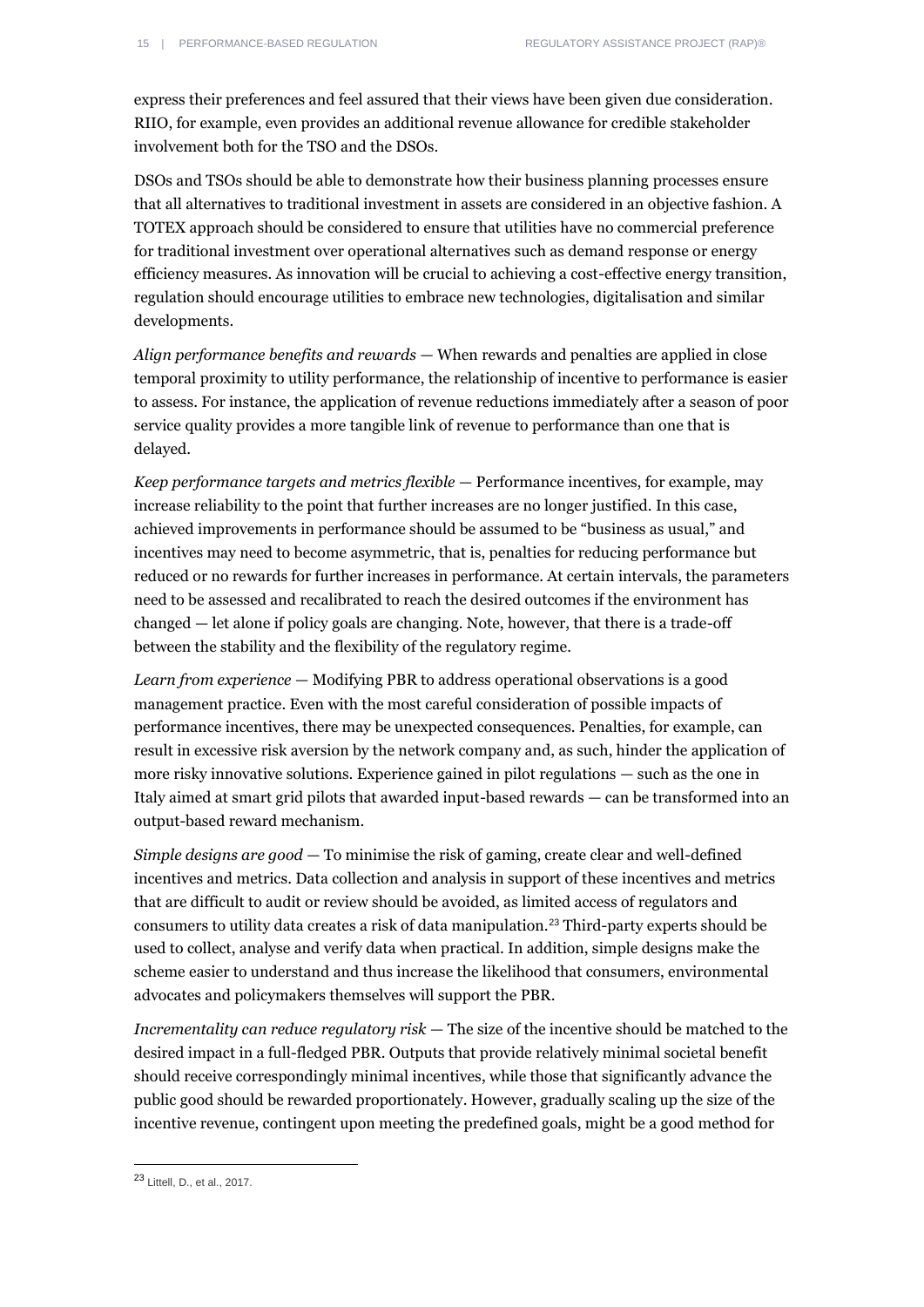incremental increases, particularly as new PBR metrics are introduced and evaluated. Some jurisdictions may find it useful to institute a tracking metric first, which is a performance metric without any related financial incentives.

*Evaluation and verification* — Evaluation and verification of the outputs is an essential element of a successful PBR program. All regulation should be continuously evaluated and improved, and PBR programs are no different. It is all the more imperative to incorporate continual evaluation and verification when programs are new.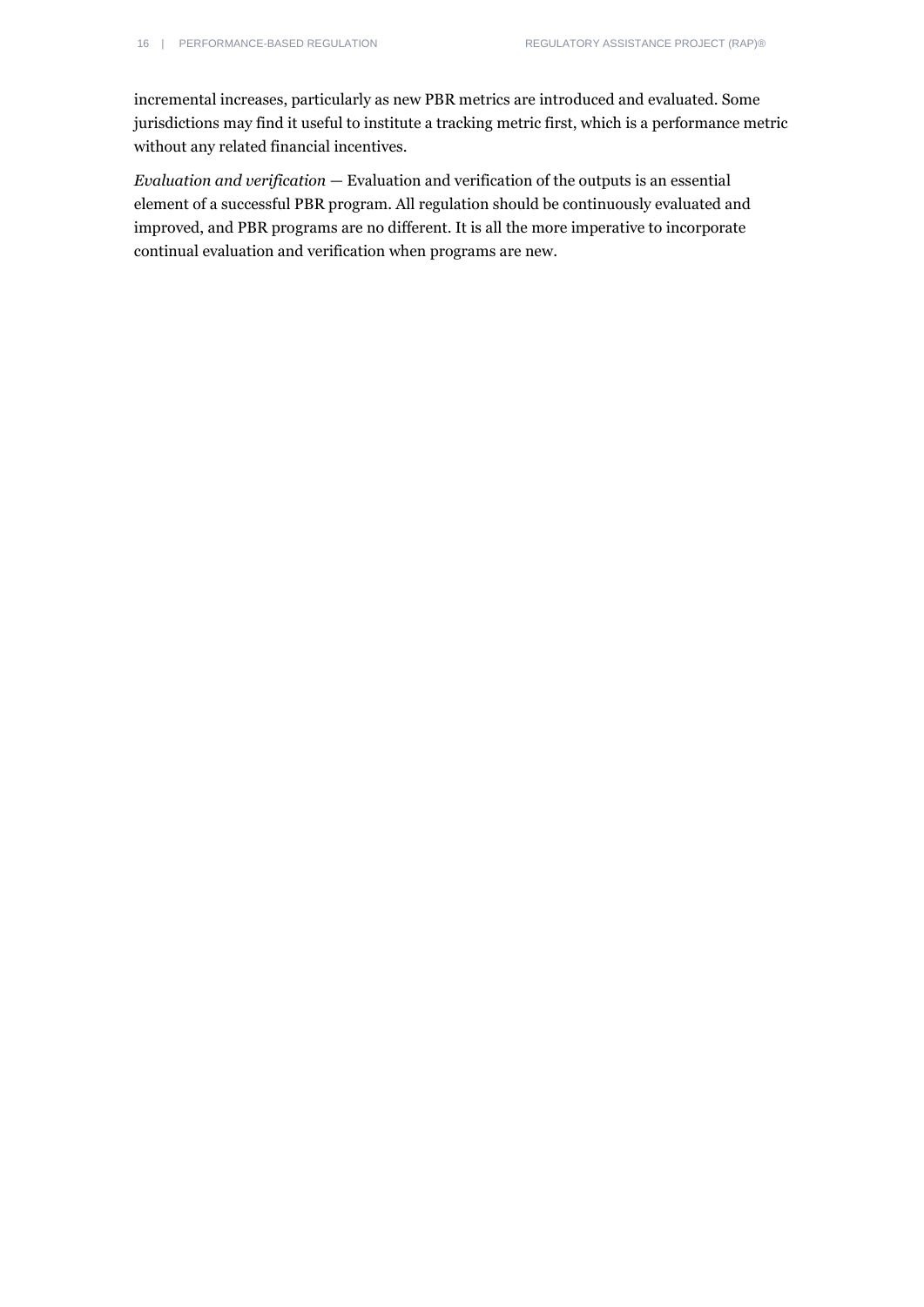## **Appendix Examples of performance-based regulation in Europe**

### **United Kingdom**

 $\overline{a}$ 

After several revisions of its price cap regime (RPI-X, which calculated retail price inflation minus expected efficiency improvements), the UK introduced a new price cap regulation that implements the first across-the-board performance incentives in Europe. As such, it is a key point of departure when discussing performance-based regulations (PBRs). The primary emphasis of the previous regime on operational efficiency resulted in distribution system operators (DSOs) becoming averse to risk and innovation. As a result, they were judged unfit to efficiently serve consumers in the changing energy landscape.<sup>24</sup> Although the RIIO (Revenue = Incentives + Innovation + Outputs) scheme retained a strong cost efficiency driver similar to RPI-X, it linked a considerable share of allowed revenue to the performance of DSOs on various outputs that reflect regulatory priorities. Key features of RIIO described in the following are illustrated in Figure 4.<sup>25</sup>

The base revenue, the major part of the allowed revenue, is set based on a forecast of all efficient costs, including both capital expenditures (CAPEX) and operating expenditures (OPEX). The total expenditure (TOTEX) approach makes the DSO indifferent to the type of solutions applied to increase efficiency. It encourages them to deliver outputs and not simply invest in the network.

The five-year cost control period was extended to eight years to lengthen the investment horizon and provide stronger incentives for revenue retainment. The regulator has now changed this back to five years for the next phase of RIIO but allows network companies to make the case for longer periods to garner allowances for certain activities.<sup>26</sup> DSOs are incentivized to outperform their TOTEX allowance. The closer the DSO forecasts provided in their price control business plans are to the regulators' view of efficient cost, the higher the share the DSO is permitted to keep in case of any underspending.

There are specific RIIO innovation schemes that encourage DSOs to try new solutions. The Network Innovation Allowance (NIA) is designed to fund smaller-scale research, development and demonstration projects and the Network Innovation Competition (NIC) provides funding to a small number of large-scale innovation projects.

In contrast to RPI-X, which included some performance incentive elements in an ad hoc manner, RIIO applies a suite of such incentives from the outset of the regulatory period to improve six outputs that are deemed relevant by the regulator: customer satisfaction, safety,

<sup>24</sup> Mandel, B. (2014). *A primer on utility regulation in the United Kingdom: Origins, aims, and mechanics of the RIIO model*. New York, NY: Guarini Center. Retrieved fro[m http://guarinicenter.org/wp-content/uploads/2015/01/RIIO-Issue-Brief.pdf](http://guarinicenter.org/wp-content/uploads/2015/01/RIIO-Issue-Brief.pdf)

<sup>25</sup> Ofgem. (2017). *RIIO-ED1 annual report 2016-17*. London, England: Office of Gas and Electricity Markets. Retrieved from [https://www.ofgem.gov.uk/system/files/docs/2017/12/riio-ed1\\_annual\\_report\\_2016-17.pdf](https://www.ofgem.gov.uk/system/files/docs/2017/12/riio-ed1_annual_report_2016-17.pdf)

<sup>26</sup> Ofgem. (2018). *RIIO-2 framework decision*. London, England: Office of Gas and Electricity Markets. Retrieved from <https://www.ofgem.gov.uk/publications-and-updates/riio-2-framework-decision>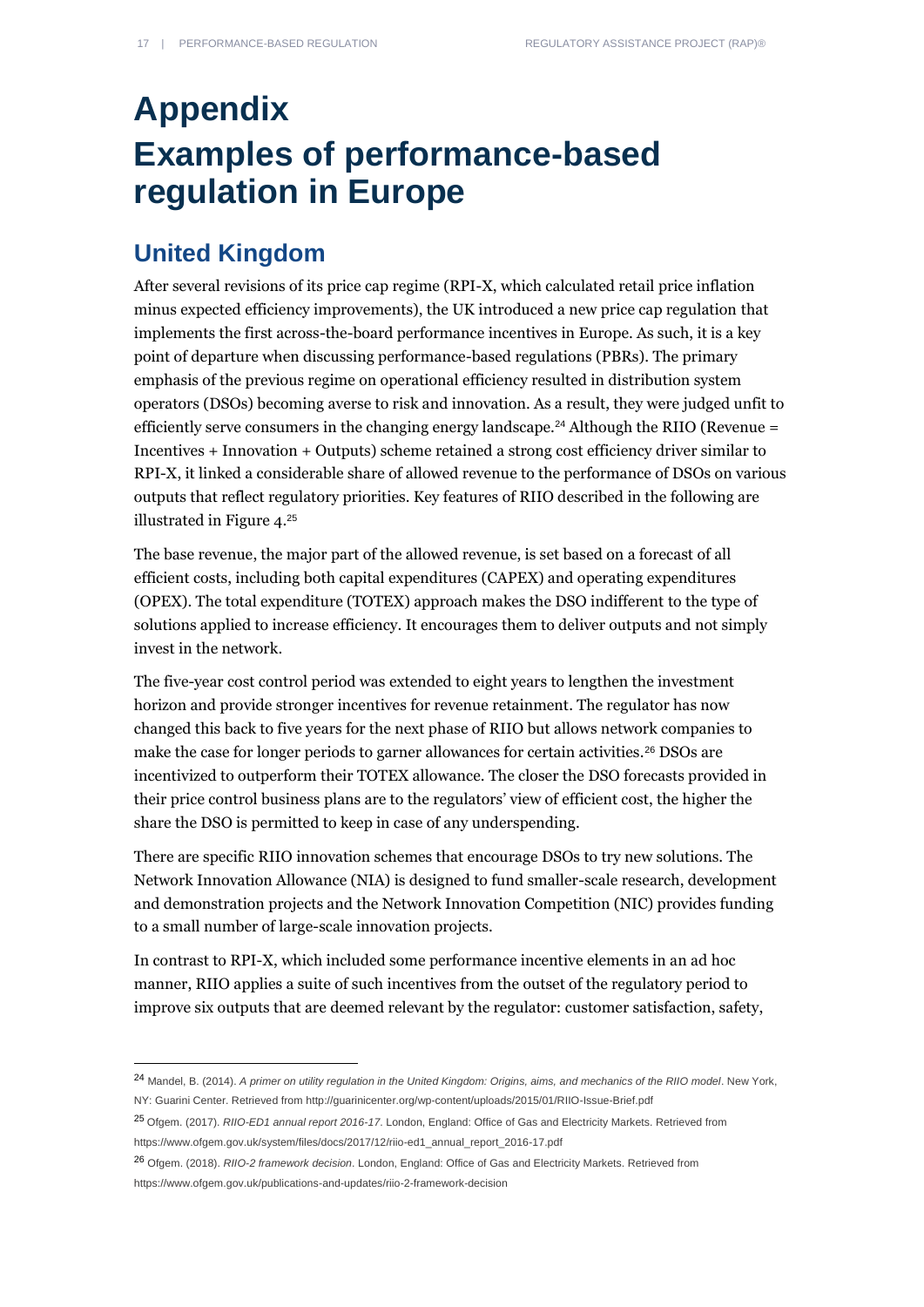reliability, conditions for connection, environmental impact and social obligations. Performance brings either financial rewards or penalties.

Financial incentives are complemented by reputational incentives by making public the performance of the individual DSO. Utility benchmarking and scorecards identify utilities that excel and those that lag. In addition, Ofgem publishes annual reports on the performance of all network companies, including tables that compare performance output areas.



Source: Ofgem. (2017). RIIO-ED1, annual report 2016-2017

### **Germany**

 $\overline{a}$ 

As a first step of power market liberalisation, Germany implemented a cost-plus regulation for electricity and gas network operators in 2005 to limit windfall profits. In 2009, this was replaced with an incentive regulation scheme that set the authorised revenue in the form of a revenue cap, as shown in Figure 5.<sup>27</sup> The predefined annual revenue is reduced gradually over the duration of the five-year regulatory period and is determined for each individual network company. Noncontrollable costs are passed through to consumers. All other costs, including both capital and operational costs, are subject to national efficiency benchmarking.<sup>28</sup> The benchmarks are divided into separate categories for electricity and gas, as well as for DSOs and transmission system operators (TSOs).

<sup>28</sup> Müller, C. (2017). Introduction to incentive regulation [Unpublished presentation]. German Federal Network Agency for Electricity, Gas, Telecommunications, Post and Railway (Bundesnetzagentur).

<sup>27</sup> Bundesnetzagentur (2015). *The mechanism* [Webpage]. German Federal Network Agency for Electricity, Gas, Telecommunications, Post and Railway. Retrieved from

[https://www.bundesnetzagentur.de/EN/Areas/Energy/Companies/GeneralInformationOnEnergyRegulation/IncentiveRegulation/Mechani](https://www.bundesnetzagentur.de/EN/Areas/Energy/Companies/GeneralInformationOnEnergyRegulation/IncentiveRegulation/Mechanism/IncebtReg_Mechanism-node.html) [sm/IncebtReg\\_Mechanism-node.html](https://www.bundesnetzagentur.de/EN/Areas/Energy/Companies/GeneralInformationOnEnergyRegulation/IncentiveRegulation/Mechanism/IncebtReg_Mechanism-node.html)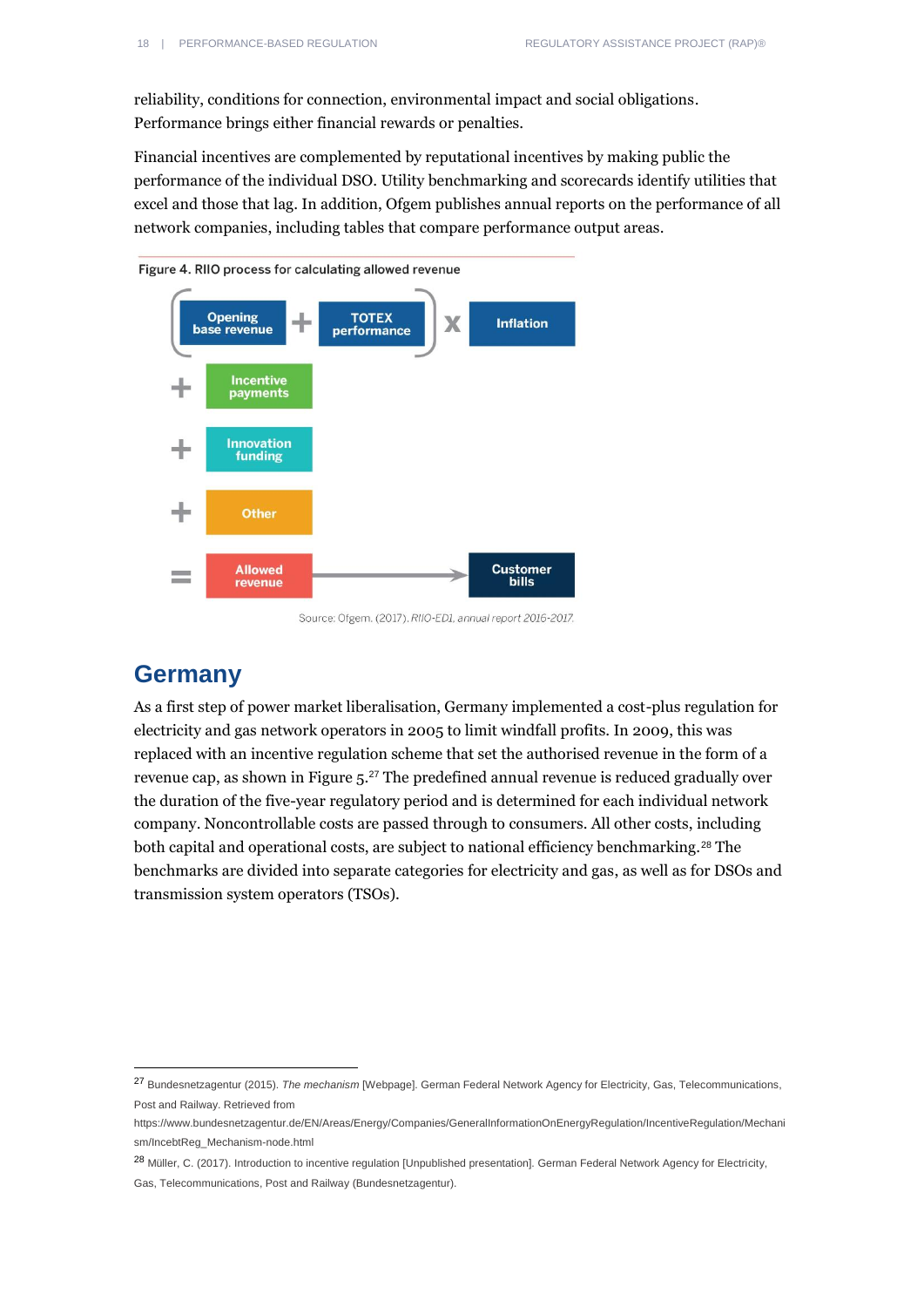

#### Figure 5. Revenue cap mechanism in Germany

 $\overline{a}$ 

The effect of incentive-based regulation: Revenue caps and costs, and hence also the charges for network users, decrease in the long term.

Source: Bundesnetzagentur. (2015). The mechanism.

Benchmarking determines each network operator's relative cost efficiency compared to its peers based on statistical methods. The calculation takes into consideration, however, the different characteristics of the operator that have an impact on its costs, such as the number of metering points, the length of underground and overhead lines, annual peak load and the area served. This benchmarking only applies to larger electricity DSOs — those with over 30,000 power customers or 15,000 gas customers. Smaller ones were subject to an efficiency level of 87.5% for the first regulatory period. From the second period onward, the efficiency level is the weighted average of all efficiency levels determined in the national efficiency benchmarking for gas and electricity DSOs, respectively. Within the second period, the level was 96% for power DSOs.

Only 190 of the 880 public distribution power networks are regulated by the federal regulator, the German Federal Network Agency for Electricity, Gas, Telecommunications, Post and Railway (Bundesnetzagentur). The 700 power distribution network operators regulated by states are much smaller on average. (The figures are not public, but a very high number fall under the rules for small distribution network operators with a standard factor for efficiency).

Consumers criticise the system, arguing that the efficiency value has a limited impact on network revenues and that it applies more to cost-efficient investments and less to the network operator's operational efficiency.<sup>29</sup> A public consultation on this system of competitive efficiency is currently ongoing, but major changes are not expected.

As a general rule, the regulated revenue is not adjusted within the regulatory period, but if a DSO's supply obligations change significantly, such as the need for network expansion or restructuring, it can be undertaken in the course of the regulatory period. The DSO is not required to wait until the next cost assessment. Quality of supply is safeguarded with a bonus

<sup>29</sup> Bundesverband Neue Energiewirtschaft. (2016, 28 January). Netzengelte: Belastung für Energiekunden verringern, Transparenz herstellen [Network fees: Lower burden for consumers, maintain transparency] [Presentation]. Association of Energy Market Innovators. Retrieved fro[m https://www.bne-online.de/fileadmin/bne/Dokumente/20160128\\_Pressegespr%C3%A4ch\\_bne\\_vzbv\\_Lichtblick\\_final.pdf;](https://www.bne-online.de/fileadmin/bne/Dokumente/20160128_Pressegespr%C3%A4ch_bne_vzbv_Lichtblick_final.pdf)  and Bundesverband Neue Energiewirtschaft. (2018, 16 August). *bne-Stellungnahme zur Konsultation zur Auswahl der* 

*Vergleichsparameter zum Effizienzvergleich* [Association of Energy Market Innovator's response to consultation to choose parameters for comparing efficiency levels]. Retrieved from [https://www.bne-](https://www.bne-online.de/fileadmin/bne/Dokumente/Stellungnahmen/2018/20180816_bne_Stellungnahme_zur_Konsultation_zur_Auswahl_der_Vergleichsparameter.pdf)

[online.de/fileadmin/bne/Dokumente/Stellungnahmen/2018/20180816\\_bne\\_Stellungnahme\\_zur\\_Konsultation\\_zur\\_Auswahl\\_der\\_Vergleic](https://www.bne-online.de/fileadmin/bne/Dokumente/Stellungnahmen/2018/20180816_bne_Stellungnahme_zur_Konsultation_zur_Auswahl_der_Vergleichsparameter.pdf) [hsparameter.pdf](https://www.bne-online.de/fileadmin/bne/Dokumente/Stellungnahmen/2018/20180816_bne_Stellungnahme_zur_Konsultation_zur_Auswahl_der_Vergleichsparameter.pdf)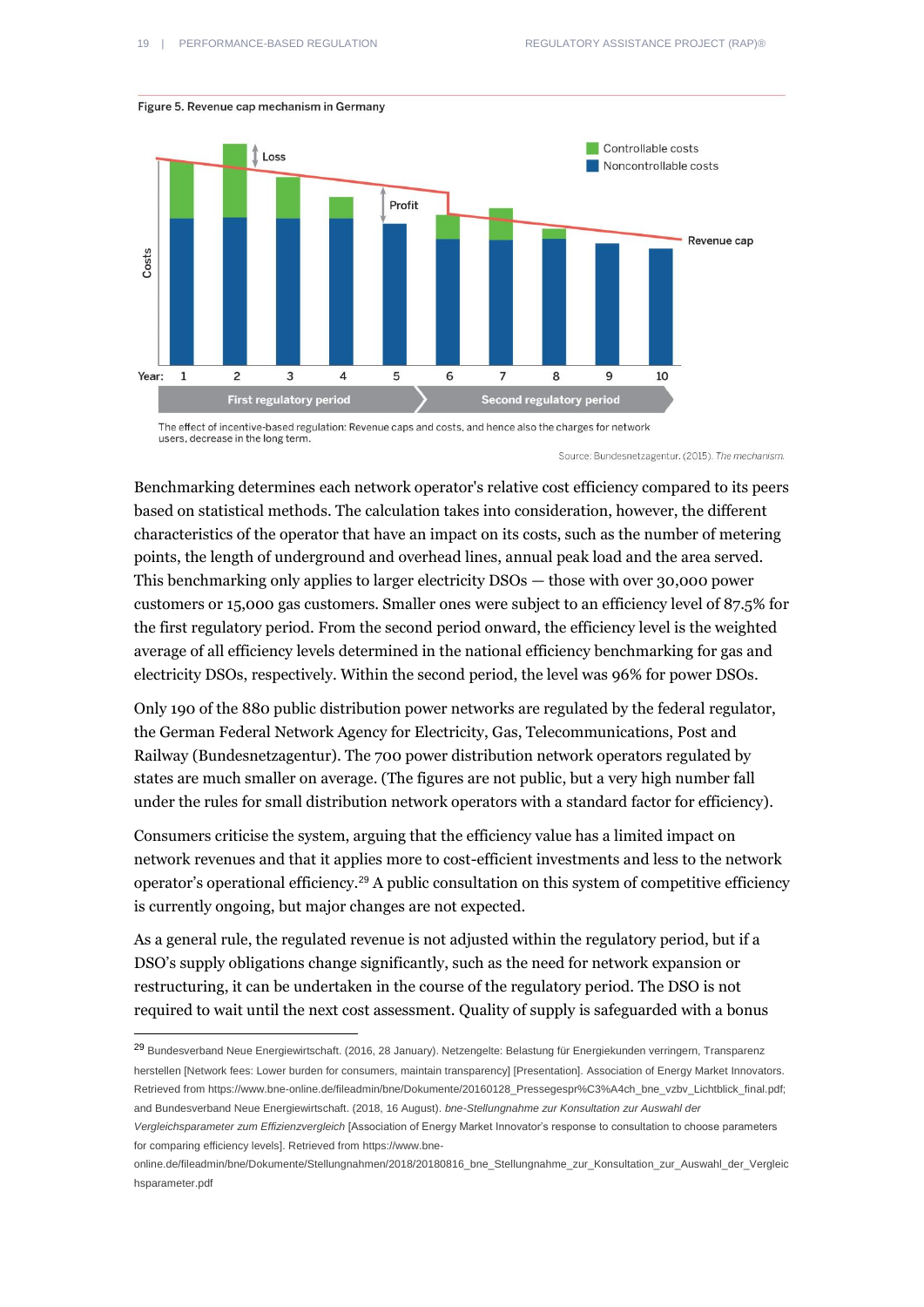and penalty system. Companies at above-average quality levels receive an amount in addition to the cap, while those with comparatively poor quality levels will face a reduction in revenue. The performance criteria used to assess quality are network reliability and network performance.

### **France**

The French regulator, Commission de Régulation de l'Énergie, decided on a special regulatory framework for incentivising smart meter rollout in 2014.<sup>30</sup> The decision was based on the results of the Linky pilot project run by ERDF (Électricité Réseau Distribution France, now Enedis), the single largest distribution operator in France, and the resulting cost-benefit analysis of large-scale smart meter rollout as required by the Electricity Directive of 2009 (Directive 2009/72/EC).<sup>31</sup> The aim of the Linky project was to deploy 35 million smart meters by the end of 2021 for consumers on the low-voltage network (≤36 kVA), representing a rollout rate of 90%. The regulator would cover the cost of meters (around 5 billion euros in total, spread over 20 years, i.e., the full period during which the benefits are expected to be realised), in exchange for the DSO bearing the risks for service quality and implementation (both in terms of cost overruns and deadlines). This special regulatory framework gives the DSO incentives to:

- control investment costs.
- comply with the deployment timetable.
- guarantee the performance level expected from the Linky metering system.

The cost and speed of deployment are straightforward measures for a successful rollout, but system performance is also essential for realising the benefits that can be derived from technical intervention, estimated at 1 billion euros (2014 figure at current value), and meter reading, estimated at 0.7 billion euros (2014 figure at current value). These benefits are directly proportional to the performance level of the metering system. Figure 6 shows the incentive system in more detail.

<sup>30</sup> Information in this section, including the graphic, is from CRE (2014, 17 July). *Decision determining the incentive-based regulatory framework for ERDF's smart metering system for low voltages (LV) ≤ 36 kVA [English translation]. Paris, France: Commission de* Régulation de l'Énergie (French energy regulatory commission). Retrieved from

<http://www.cre.fr/en/documents/deliberations/decision/smart-metering-system>

<sup>31</sup> European Parliament and Council of the European Union. (2009, August 14). Directive 2009/72/EC of the European Parliament and of the Council of 13 July 2009 concerning common rules for the internal market in electricity and repealing Directive 2003/54/EC. Official Journal of the European Union. Retrieved from<https://eur-lex.europa.eu/legal-content/EN/TXT/PDF/?uri=CELEX:32009L0072&from=en>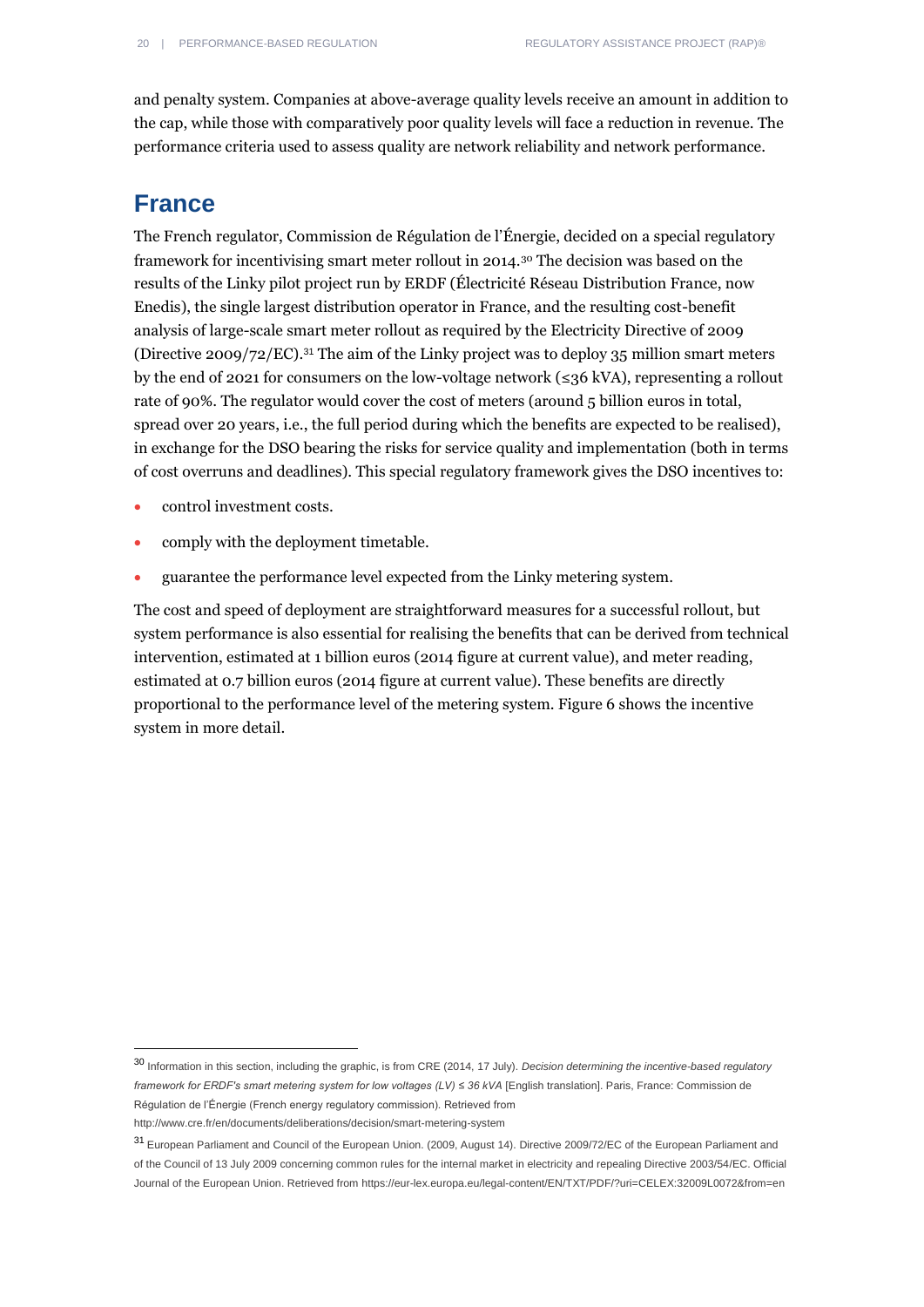

The incentive is a bonus of 300 basis points (bps) on assets (smart meters and related IT system): 200 bps are allocated to a joint goal concerning investment costs and deployment timescales, with another 100 bps for service performance (e.g., successful or failed meter reading, availability of internet portal, response time to remote service requests). Failure to meet the predefined performance results in penalties. The cost-related penalty is rather strict: from the first euro of additional cost, the 200-bps bonus is lost for this additional cost, and no remuneration whatsoever (not even base rate) will be applied to any further costs exceeding 105% of the preset cost level.

The deployment incentive is based on the number of meters that are installed and able to communicate compared to the forecast deployment timetable. Monitoring takes place regularly throughout deployment. The penalty is a per-unit charge (5.4 euros in 2017 increasing to 16.2 euros in 2021), multiplied by the number of meters not installed or not communicating compared to the deployment target.

The amount of penalties on investment costs and compliance with the deployment timetable, and on all three elements combined as well, is capped at 400 bps of remuneration (base rate minus 200 bps).

The incentives are set on the basis of the following evaluation scheme:

- An annual review of investment costs, with financial incentives if costs drift or reduce.
- A biennial review of compliance with the forecast deployment timetable, with penalties for late deployment.
- A final settlement of the cost and time-scale incentives at the planned end of large-scale deployment (2021) to induce Enedis to make up any delays or cost variances during the large-scale deployment phase.
- An annual review of the system's performance based on quality of service delivered from the start of the deployment phase throughout the lifetime of the project; penalties are payable if the predefined outputs are not achieved.

Figure 6. Incentive-based regulation system for Linky project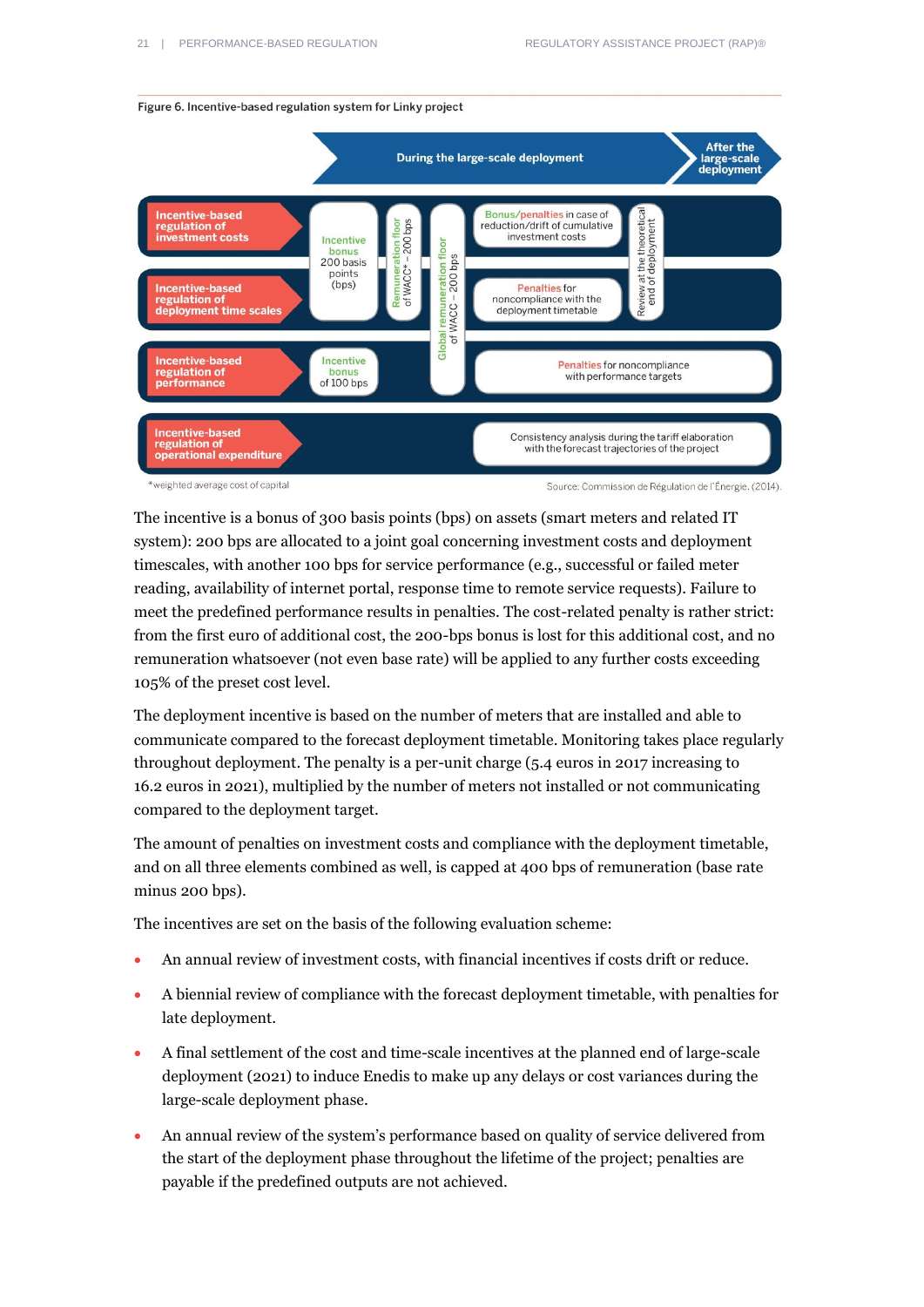The regulator will specifically monitor how the DSO's operating expenses are affected by the Linky project. During each tariff year, the regulator will ensure that the trajectory of operating charges presented by Enedis is consistent with the projections for cost reductions related to meter reading, carrying out technical work and reducing line losses, and to operating the metering system.

### **Sweden**

 $\overline{a}$ 

In response to the Energy Efficiency Directive,<sup>32</sup> which requires Member States to ensure that DSOs improve efficiency in network design and operation (Article 15), Sweden has introduced a new incentive for efficient grid utilisation, in addition to the existing one on continuity of supply. Sweden has applied a revenue cap regulation since 2012. DSOs must report to the regulator their costs, capital investment and current performance related to quality of supply and network utilisation. The regulator, in turn, defines the parameters needed to set the revenue cap: the efficiency factor, the depreciation, the return on capital and the two performance indices. The adjustment of the revenue cap is limited to 5%. Figure 7 illustrates the calculation method for allowed revenues.<sup>33</sup>



Source: Swedish Energy Markets Inspectorate. Incentive scheme for efficient utilization of electricity network in Sweden.

The two indicators used for measuring the efficiency of grid utilisation in the 2016–2019 regulatory period are (a) network losses and (b) the cost of feeding the grid and average load factor. The regulation does not prescribe the ways to achieve these goals; it is left to the discretion of the DSOs (and, by default, the technology market). As network losses increase

<sup>32</sup> European Parliament and Council of the European Union. (2012). Directive 2012/27/EU of the European Parliament and of the Council of 25 October 2012 on energy efficiency amending Directives 2009/125/EC and 2010/30/EU and repealing Directives 2004/8/EC and 2006/32/EC. Retrieved fro[m https://eur-lex.europa.eu/legal-content/EN/TXT/?uri=CELEX%3A32012L0027](https://eur-lex.europa.eu/legal-content/EN/TXT/?uri=CELEX%3A32012L0027)

<sup>33</sup> Wigenborg, G., Werther Öhling, L., Wallnerström, C. J., Grahn, E., Alvehag, K., Ström L., and Johansson, T. *Incentive scheme for efficient utilization of electricity network in Sweden*. Eskilstuna, Sweden: Swedish Energy Markets Inspectorate. Retrieved from [https://www.ei.se/Documents/Publikationer/rapporter\\_och\\_pm/Rapporter%202016/Incentive\\_%20scheme\\_for\\_efficient\\_utilization.pdf](https://www.ei.se/Documents/Publikationer/rapporter_och_pm/Rapporter%202016/Incentive_%20scheme_for_efficient_utilization.pdf)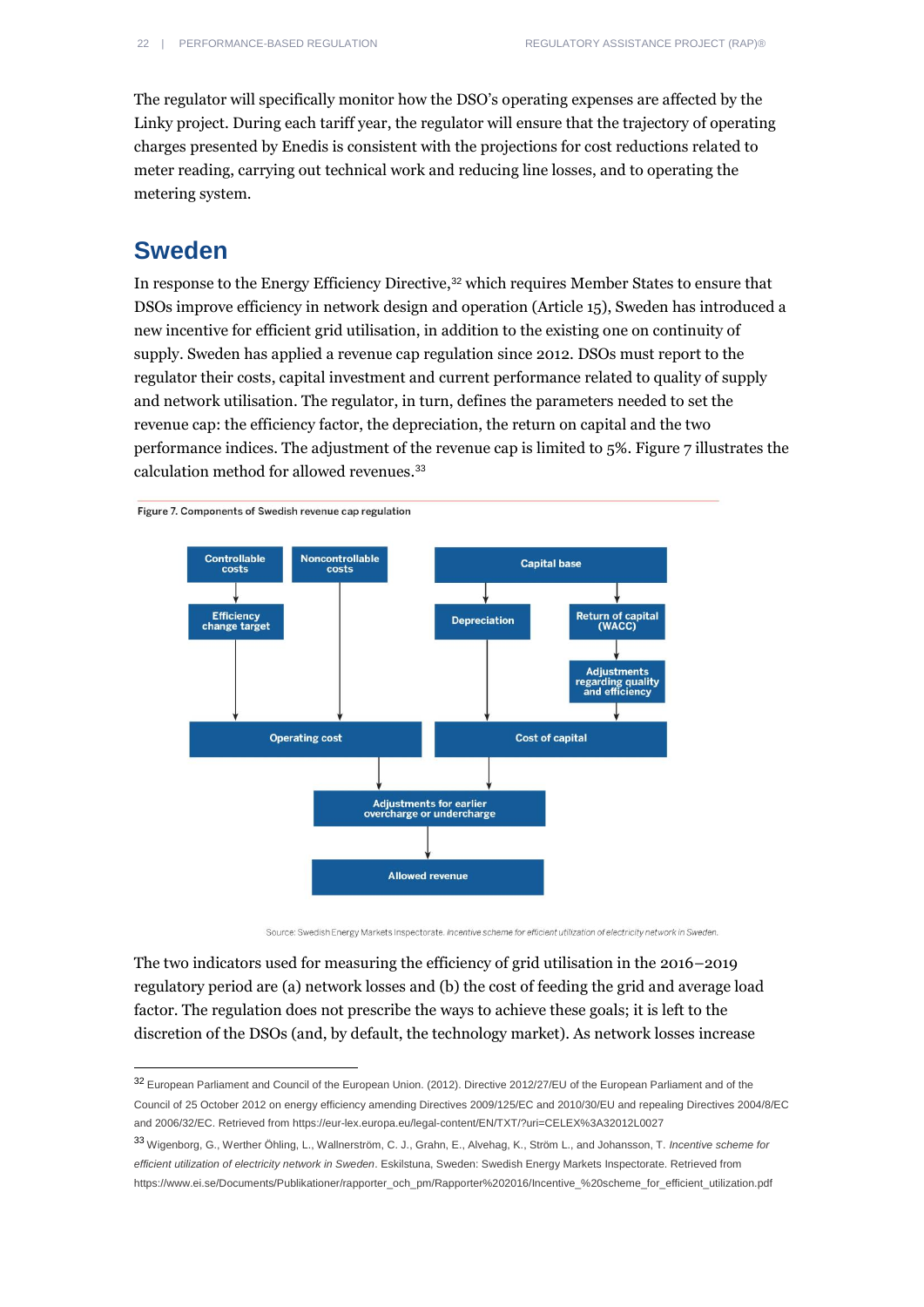costs and, consequently, tariffs as well, an incentive to reduce them is beneficial for the users. The indicator used is the proportion of losses in relation to total energy distributed in the grid. An increase or reduction in the actual percentage, compared to the DSO's historical level of network losses, triggers and adjustment of the revenue cap. The individual baseline takes into account the differences between the structures of DSOs. The benefits are shared equally between the DSO and the network users, in the form of a lower revenue cap.

The metric used to incentivise DSOs to optimise their grid utilisation is the load factor, that is, the ratio of average and peak load measured at each interconnection point where the DSO's network connects to the higher-voltage grid. The higher the load factor, the more evenly load is spread across the hours in the distribution network. Considering that the networks are designed to serve peak load, flattening the load curve means more efficient use of the grid and, potentially, deferring investment in network infrastructure.

The cost reduction is shared between the DSO and the network users according to the achieved load factor. In the extreme case that the load factor is one (average load equals peak load), the whole amount is allotted to the DSO. DSOs can improve their revenue cap by passing on the incentive to their consumers to shave peak demand by introducing dynamic tariffs. These tariffs vary according to grid conditions and encourage consumers to reduce electricity consumption during times when the network is congested.

The DSOs and their customers will need to cooperate to change how and when consumers' use electricity so that cost savings can be shared between them. The National Regulatory Authority is monitoring the performance of DSOs with the aim of developing further ways to incentivise efficient utilisation of the power grid.

### **Italy**

 $\overline{a}$ 

Quality of service regulation has a long history in Italy. The original price cap regime designed in 2000 has evolved into a hybrid regulation with an incentive-based scheme for operating expenditures and a cost-of-service scheme for tariff components covering capital expenditures. An output-based quality incentive was introduced from the outset for DSOs with regard to the duration and frequency of interruptions. It was extended to the TSO starting in 2004 in the form of rewards or penalties based on overperformance or underperformance in terms of energy not supplied. Targets for energy not supplied were set at the beginning of each regulatory period.

As of 2000, the metric used in the regulation was the System Average Interruption Frequency Index (SAIFI), net of exceptional events. As of 2008, the measures were SAIFI and the Momentary Average Interruption Frequency Index, net of exceptional events, for the mediumvoltage and low-voltage systems. Data was collected on a per-district basis for the more than 300 districts to avoid any distortion that would be caused by averaging the figures from betteror worse-performing districts. The value of lost load was defined based on a market survey. As illustrated in Figure 8,<sup>34</sup> targets were set for each year of the four-year regulatory period, and tariffs were adjusted by the reward or penalty at the end of each year. The regulatory regime

<sup>34</sup> Lo Schiavo, L. (2016). Towards output-based regulation: A regulatory perspective based on KPIs for fostering innovation [Presentation]. ARERA (Autorità di Regolazione per Energia Reti e Ambiente): Italian Regulatory Authority for Electricity Gas and Water. Retrieved fro[m http://hobbydocbox.com/Radio/74525812-Towards-output-based-regulation-a-regulatory-perspective-based-on-kpis-for](http://hobbydocbox.com/Radio/74525812-Towards-output-based-regulation-a-regulatory-perspective-based-on-kpis-for-fostering-innovation.html)[fostering-innovation.html](http://hobbydocbox.com/Radio/74525812-Towards-output-based-regulation-a-regulatory-perspective-based-on-kpis-for-fostering-innovation.html)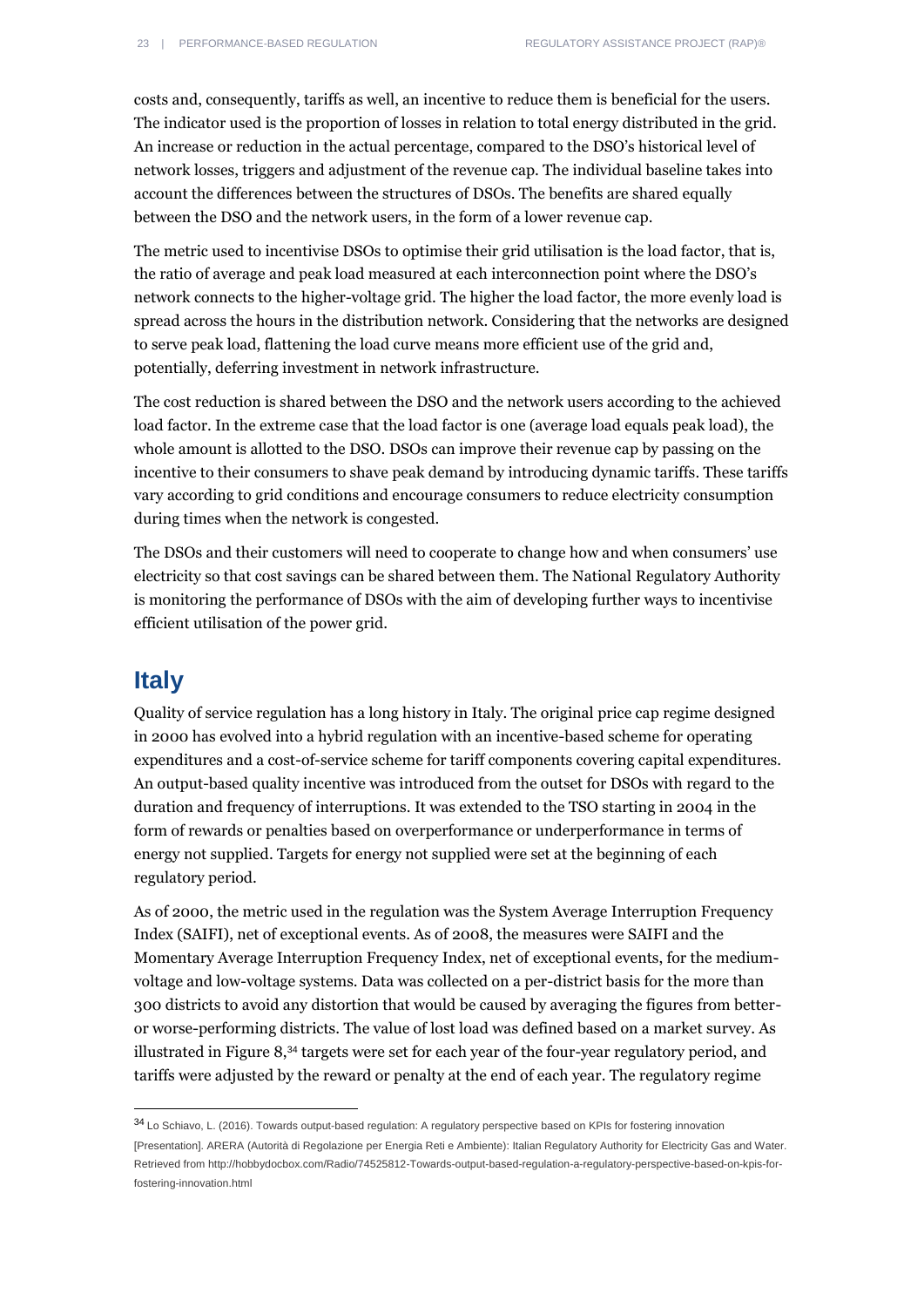was very successful in increasing continuity of supply in general and closing the performance gap across DSOs.



In the meantime, however, the rapid expansion of intermittent renewable energy resources and distributed generation has changed the power system considerably.<sup>35</sup> Renewables capacities installed mainly in the South resulted in congestion and reverse power flows: when energy flows from the medium-voltage (MV) distribution network to the high-voltage (HV) transmission network; this is an indicator of a critical distribution grid condition. Network operators identified critical areas on the basis of transformer capacity, minimum load and the generation connection request.<sup>36</sup>

To facilitate the connection of new renewable units and minimise the need for new network investment, the regulator (ARERA) added an input-based element to the regulation in 2006 for real-life demonstration pilots in critical network areas. These were defined as areas with reverse power flows for more than 1% of the year. Network companies could apply for a 2% extra weighted average cost of capital for 12 years based on a transparent set of criteria. Projects were selected on the basis of the unit cost of additional hosting capacity for distributed generation, coupled with the projects' replicability, feasibility, size and innovative character. As they are financed from public sources, the technological solution could not be patented, and nonproprietary communication protocols were required to minimise interface costs for network users.

With its decision 654/2015, ARERA defined a transition process to balance the objective of increased stability with the need to reform the regulatory paradigm. Based on the conviction that the hybrid approach creates a risk that companies adopt capitalisation policies to maximise their revenues, the regulator decided to introduce a TOTEX-based approach from 2020. This

```
36 Lo Schiavo, 2018.
```
<sup>35</sup> Wind and solar photovoltaics (PV) comprise 24.5% of the total installed capacity in 2016 compared to 1.3% in 2004. Wind and PV production made up 13.7% of the total production in 2016 versus 0.6% in 2004. Distributed generation accounted for 21% of the total installed capacity in 2015 compared with 4.6% in 2004; while production from distributed generation was 18.1% of the total produced in 2015 compared with 4.7% in 2004. Lo Schiavo, 2018.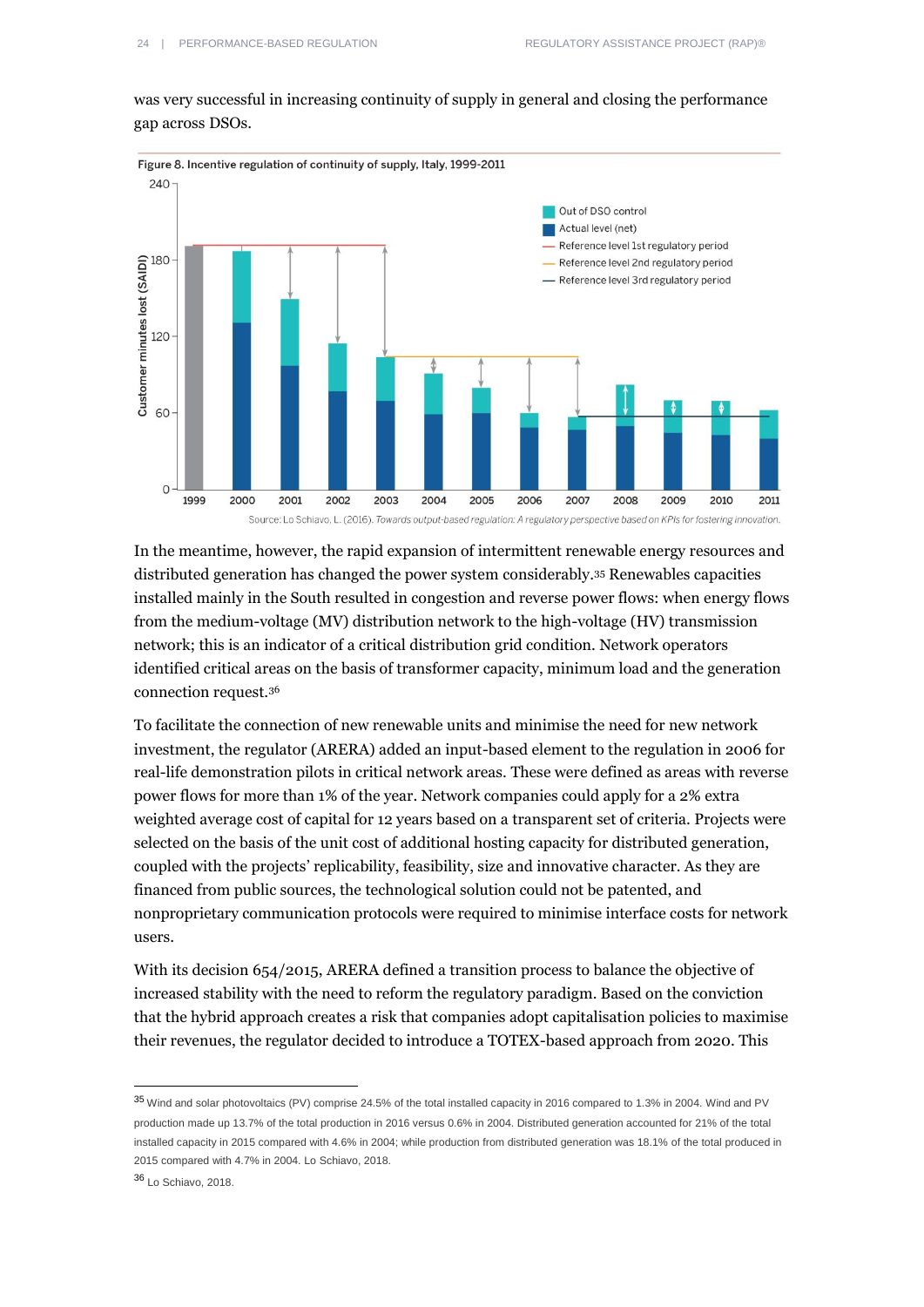approach is combined with incentive menus and output-based incentive schemes to reveal to network companies the value of new investments in outputs and services for network users.<sup>37</sup>

Based on the results of pilot programmes related to smart distribution system functionalities and their calculated benefits, the regulator introduced two output metrics for smart grid rollout in 2016: ability to monitor power flows and the state of connected distributed energy resources, and voltage control on the medium-voltage network (only where reverse power flows occur more than 1% of year).<sup>38</sup> Having real-time data on networks, coupled with the exchange of data between DSOs and the TSO, facilitates better forecasting and emergency response, translating to lower reserve needs. The first proposed metric for this output is described as the rated power of distributed generation from renewables associated with transformers with improved voltage control, paired with a bonus of 20 euros/MW per annum.

Improved voltage control yields higher distributed generation hosting capacity and hence deferred distribution investment. The second proposed metric is "transformation capacity (MVA) of each high-voltage and medium-voltage primary station with improved voltage control" with a bonus of 250 euros for each megawatt of transformer capacity (with improved voltage control).

Currently, the regulator is engaged in stakeholder consultations to establish an efficient new regulatory paradigm that will be accepted by network operators.

<sup>37</sup> Oxera Consulting LLP. (2016). *Agenda: Electricity network regulation in Italy moves towards a new paradigm* [Webpage]. Retrieved fro[m https://www.oxera.com/agenda/electricity-network-regulation-in-italy-moves-towards-a-new-paradigm/](https://www.oxera.com/agenda/electricity-network-regulation-in-italy-moves-towards-a-new-paradigm/)

<sup>38</sup> Lo Schiavo, 2018.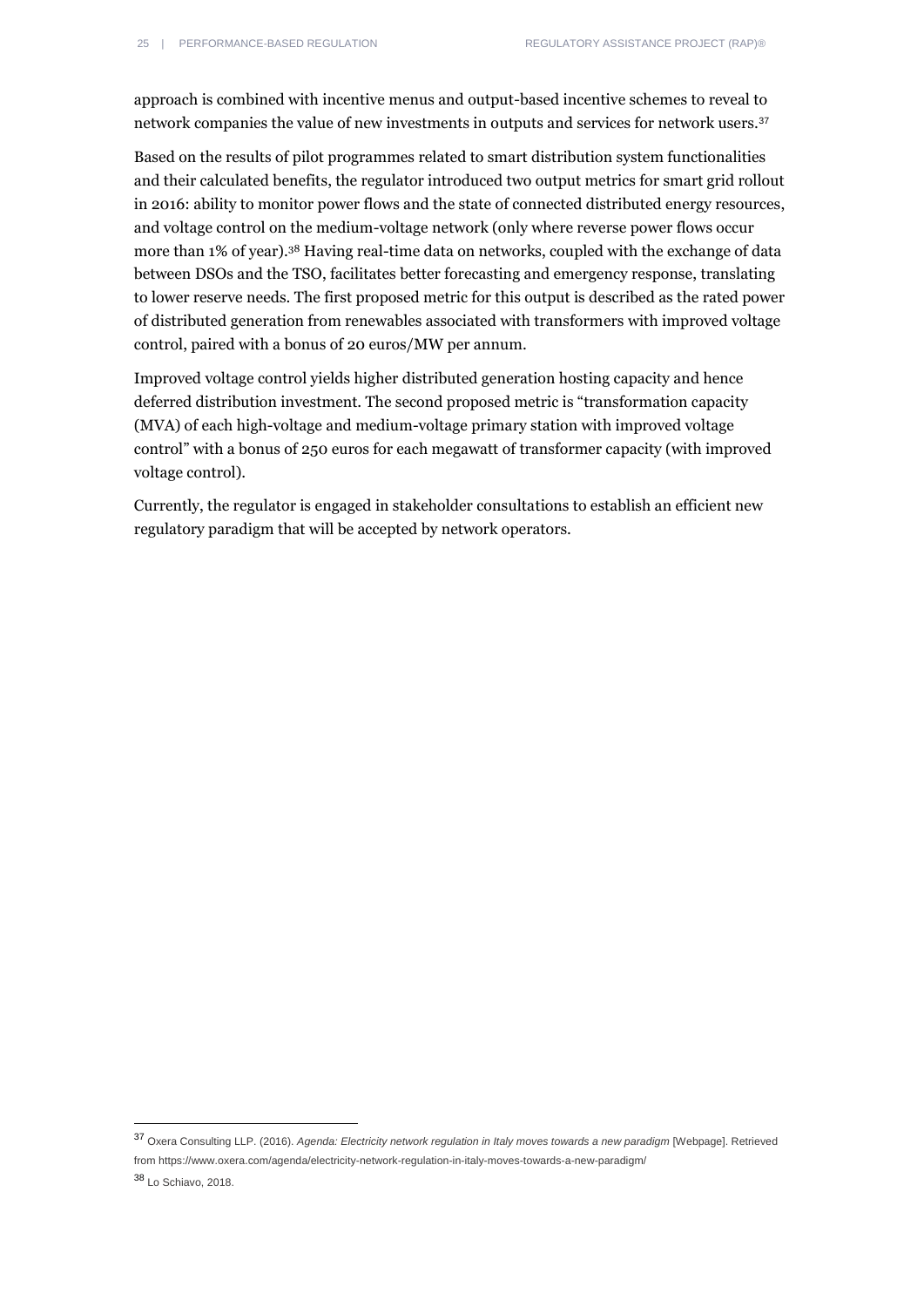## **Additional Resources**

Related papers, reports, and research from RAP

### **Next-Generation Performance-Based Regulation:**  Emphasizing Utility Performance to Unleash Power Sector Innovation

[https://www.raponline.org/knowledge-center/next-generation-performance-based-regulation](https://www.raponline.org/knowledge-center/next-generation-performance-based-regulation-emphasizing-utility-performance-unleash-power-sector-innovation/)[emphasizing-utility-performance-unleash-power-sector-innovation/](https://www.raponline.org/knowledge-center/next-generation-performance-based-regulation-emphasizing-utility-performance-unleash-power-sector-innovation/)

Littell, D., Kadoch, C., Baker, P., Bharvirkar, R., Dupuy, M., Hausauer, B., Linvill, C., Migden-Ostrander, J., Rosenow, J., Wang. X., Zinaman, O., and Logan, J. (2017)

### **Next-Generation Performance-Based Regulation:**  Volume 1 (Introduction—Global Lessons for Success)

[https://www.raponline.org/knowledge-center/next-generation-performance-based-regulation](https://www.raponline.org/knowledge-center/next-generation-performance-based-regulation-volume-1-introduction-global-lessons-for-success/)[volume-1-introduction-global-lessons-for-success/](https://www.raponline.org/knowledge-center/next-generation-performance-based-regulation-volume-1-introduction-global-lessons-for-success/)

Littell, D., Kadoch, C., Bharvirkar, R., Dupuy, M., Hausauer, B., Linvill, C., Migden-Ostrander, J., Rosenow, J., Wang. X., Zinaman, O., and Logan, J. (2018)

### **Next-Generation Performance-Based Regulation:**  Volume 2 (Primer—Essential Elements of Design and Implementation)

[https://www.raponline.org/knowledge-center/next-generation-performance-based-regulation](https://www.raponline.org/knowledge-center/next-generation-performance-based-regulation-volume-2-primer-essential-elements-of-design-and-implementation/)[volume-2-primer-essential-elements-of-design-and-implementation/](https://www.raponline.org/knowledge-center/next-generation-performance-based-regulation-volume-2-primer-essential-elements-of-design-and-implementation/)

Littell, D., Kadoch, C., Bharvirkar, R., Dupuy, M., Hausauer, B., Linvill, C., Migden-Ostrander, J., Rosenow, J., Wang. X., Zinaman, O., and Logan, J. (2018)

### **Next-Generation Performance-Based Regulation:**  Volume 3 (Innovative Examples from Around the World)

[https://www.raponline.org/knowledge-center/next-generation-performance-based-regulation](https://www.raponline.org/knowledge-center/next-generation-performance-based-regulation-volume-3-innovative-examples-from-around-the-world/)[volume-3-innovative-examples-from-around-the-world/](https://www.raponline.org/knowledge-center/next-generation-performance-based-regulation-volume-3-innovative-examples-from-around-the-world/)

Littell, D., Kadoch, C., Bharvirkar, R., Dupuy, M., Hausauer, B., Linvill, C., Migden-Ostrander, J., Rosenow, J., Wang. X., Zinaman, O., and Logan, J. (2018)